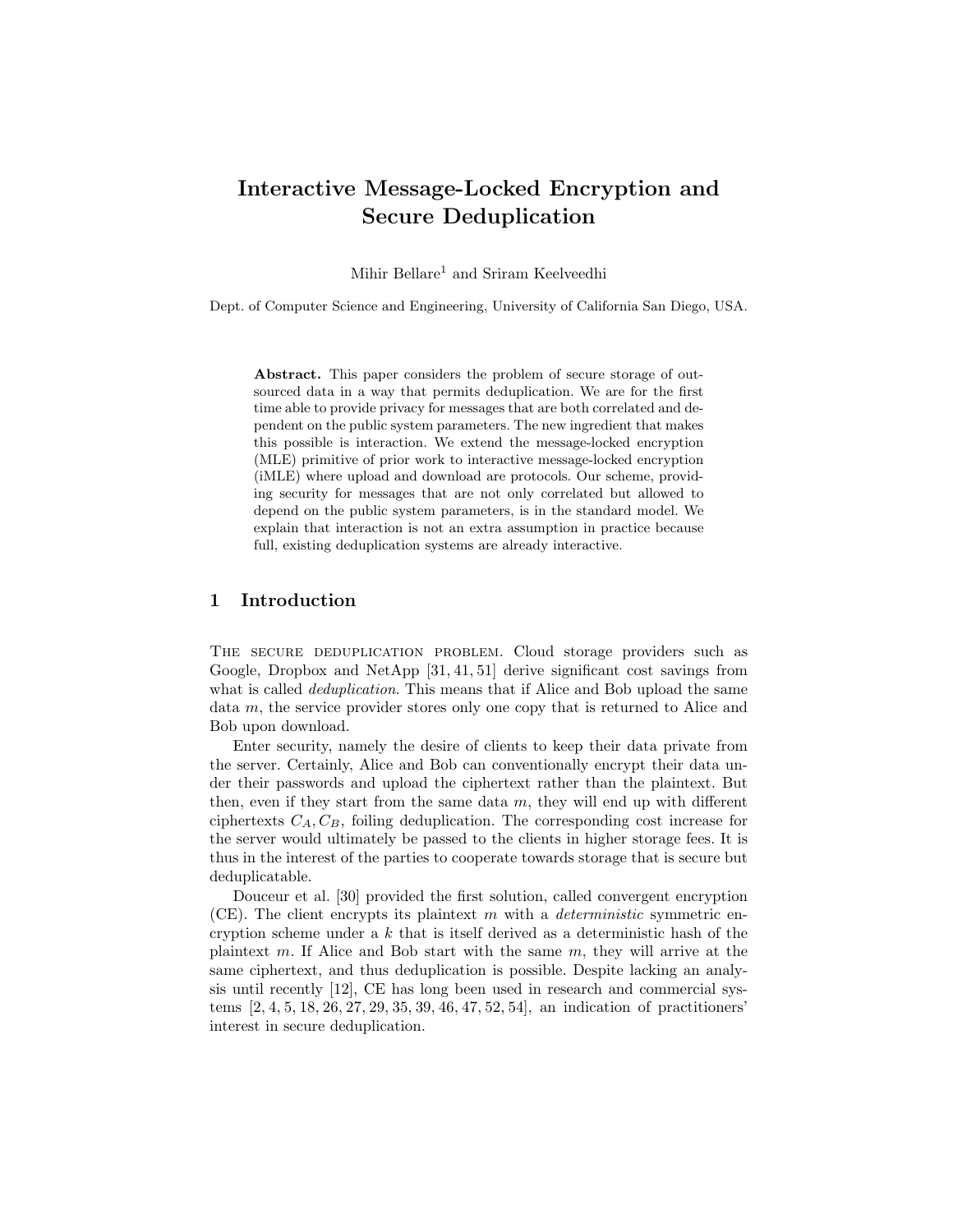| Scheme(s)                |             | <b>Messages</b> |                                       | $\left  \text{STD}/\text{ROM} \right $ |
|--------------------------|-------------|-----------------|---------------------------------------|----------------------------------------|
|                          |             |                 | $ {\rm Type} $ Correlated Param. dep. |                                        |
| CE, HCE1, HCE2, RCE [12] | $\vert$ MLE | Yes             | No                                    | ROM                                    |
| XtDPKE, XtESPKE,  [12]   | $\vert$ MLE | Yes             | No                                    | <b>STD</b>                             |
| <b>BHK</b> [10]          | MLE         | Yes             | No                                    | <b>STD</b>                             |
| ABMRS <sup>[1]</sup>     | MLE         | No              | $\operatorname{Yes}$                  | R <sub>O</sub>                         |
| <b>FCHECK</b>            | iMLE        | $\rm Yes$       | Yes                                   | <b>STD</b>                             |

Fig. 1. Features of prior schemes (first four rows) and our scheme (last row). We achieve security for the first time for messages that are *both* correlated and parameter dependent. Our scheme is in the standard model. The advance is made possible by exploiting interaction.

MLE. Bellare, Keelveedhi and Ristenpart (BKR) [12] initiated a theoretical treatment of secure deduplication aimed in particular at answering questions like, what security does CE provide and what can one prove about it? To this end they defined a primitive they called message-locked encryption (MLE). An MLE scheme specifies algorithms K, E, D, T. To encrypt m, let  $k \leftarrow k(p, m)$ , where p is a system-wide public parameter, and return ciphertext  $c \leftarrow \mathsf{s} E(k, m)$ . Decryption  $m \leftarrow D(k', c)$  recovers m as long as  $k' \leftarrow k(p, m)$  is any key derived from m. Tags, produced via  $t \leftarrow \mathsf{T}(c)$ , are a way to test whether the plaintexts underlying two ciphertexts are the same or not, all encryptions of  $m$  having the same tag but it being hard to find differing plaintexts with matching tags.

Any MLE scheme enables deduplication. Alice, having  $m_A$ , computes and retains a key  $k_A \leftarrow \mathcal{K}(p, m_A)$  and uploads  $c_A \leftarrow \mathcal{E}(k, m_A)$ . The server stores  $c_A$ . Now Bob, having  $m_B$ , computes and retains a key  $k_B \leftarrow \kappa(p, m_B)$  and uploads  $c_B \leftarrow s E(k, m_B)$ . If the tags of  $c_A$  and  $c_B$  match, which means  $m_A = m_B$ , then the server deduplicates, storing only  $c_A$  and returning it to both Alice and Bob upon a download request. Both can decrypt to recover the common plaintext. CE is a particular MLE scheme in which key generation is done by hashing the plaintext.

MLE security. BKR [12] noted that MLE can only provide security for unpredictable data. (In particular, it cannot provide semantic security.) Within this range, two data dimensions emerge:

- 1. Correlation: Security holds even when messages being encrypted, although individually unpredictable, are related to each other.
- 2. Parameter-dependence: Security holds for messages that depend on the public parameters.

These dimensions are orthogonal, and the best would be security for correlated, parameter-dependent messages. This has not been achieved. What we have is schemes for correlated but parameter-independent messages [10,12] and for noncorrelated but parameter-dependent messages [1]. This past work is summarized in Fig. 1 and we now discuss it in a little more detail.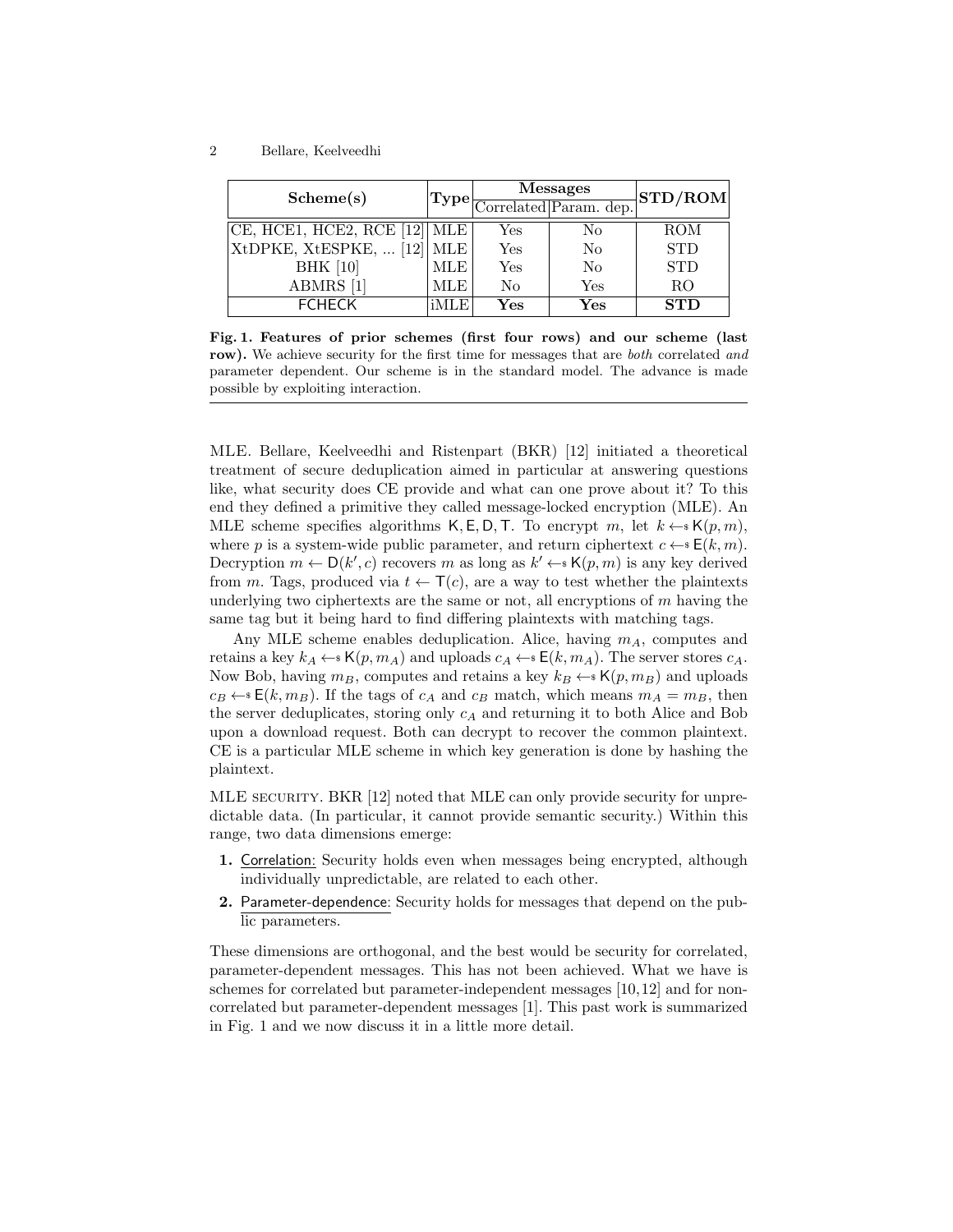PRIOR SCHEMES. The definition of BKR [12], following [6], was security for correlated but parameter-independent messages. For this notion they proved security of CE in the ROM, gave new, secure ROM schemes, and made partial progress towards the challenging task of security without ROs. An efficient scheme in the standard model, also for correlated but parameter-independent messages, was provided in [10] assuming UCE-secure hash functions. (Specifically, against statistically unpredictable sources.)

Abadi, Boneh, Mironov, Raghunathan and Segev (ABMRS) [1] initiated treatment of security for parameter dependent messages, which they termed lock-dependent security. Achieving this is challenging. They gave a ROM solution that uses NIZK proofs to provide proofs of consistency. But to achieve security for parameter-dependent messages they were forced to sacrifice security for correlated messages. Their result assumes messages being encrypted are independently distributed.

Questions and goals. The question we pose and address in this paper is, is it possible to achieve the best of both worlds, meaning security for messages that are both correlated and parameter dependent? This is important in practice. As indicated above, schemes for secure deduplication are currently deployed and in use in many systems [2,4,5,18,26,27,29,35,39,46,47,52,54]. In usage, messages are very likely to be correlated. For example, suppose Alice has uploaded a ciphertext c encrypting a paper m she is writing. She edits m to  $m'$ , and uploads the new version. The two plaintexts  $m, m'$  could be closely related, differing only in a few places. Also, even if messages of honest users are unlikely to depend on system parameters, attackers are not so constrained. Lack of security for parameterdependent messages could lead to breaches. This is reflected for example in the BEAST attack on CBC in SSL/TLS [32]. We note that the question of achieving security for messages that are both correlated and parameter dependent is open both in the ROM and in the standard model.

CONTRIBUTIONS IN BRIEF. We answer the above questions by providing a deduplication scheme secure for messages that are both correlated and parameter dependent. Additionally, our scheme is standard-model, not ROM. The key new ingredient is interaction. In our solutions, upload and download are interactive protocols between the client and server. To specify and analyze these protocols, we define a new primitive, interactive MLE or iMLE. We provide a syntax and definitions of security, then specify and prove correct our protocols.

iMLE turns out to be interesting in its own right and yields some other benefits. We are able to provide the first secure deduplication scheme that permits incremental updates. This means that if a client's message changes only a little, for example due to an edit to a file, then, rather than create and upload an entirely new ciphertext, she can update the existing one with communication cost proportional only to the distance between the new and old plaintexts. This is beneficial because communication is a significant fraction of the operating expenditure in outsourced storage services. For example, transferring one gigabyte to the server costs as much storing one gigabyte for a month or longer in popular storage services [3, 40, 49]. In particular, backup systems, an important use case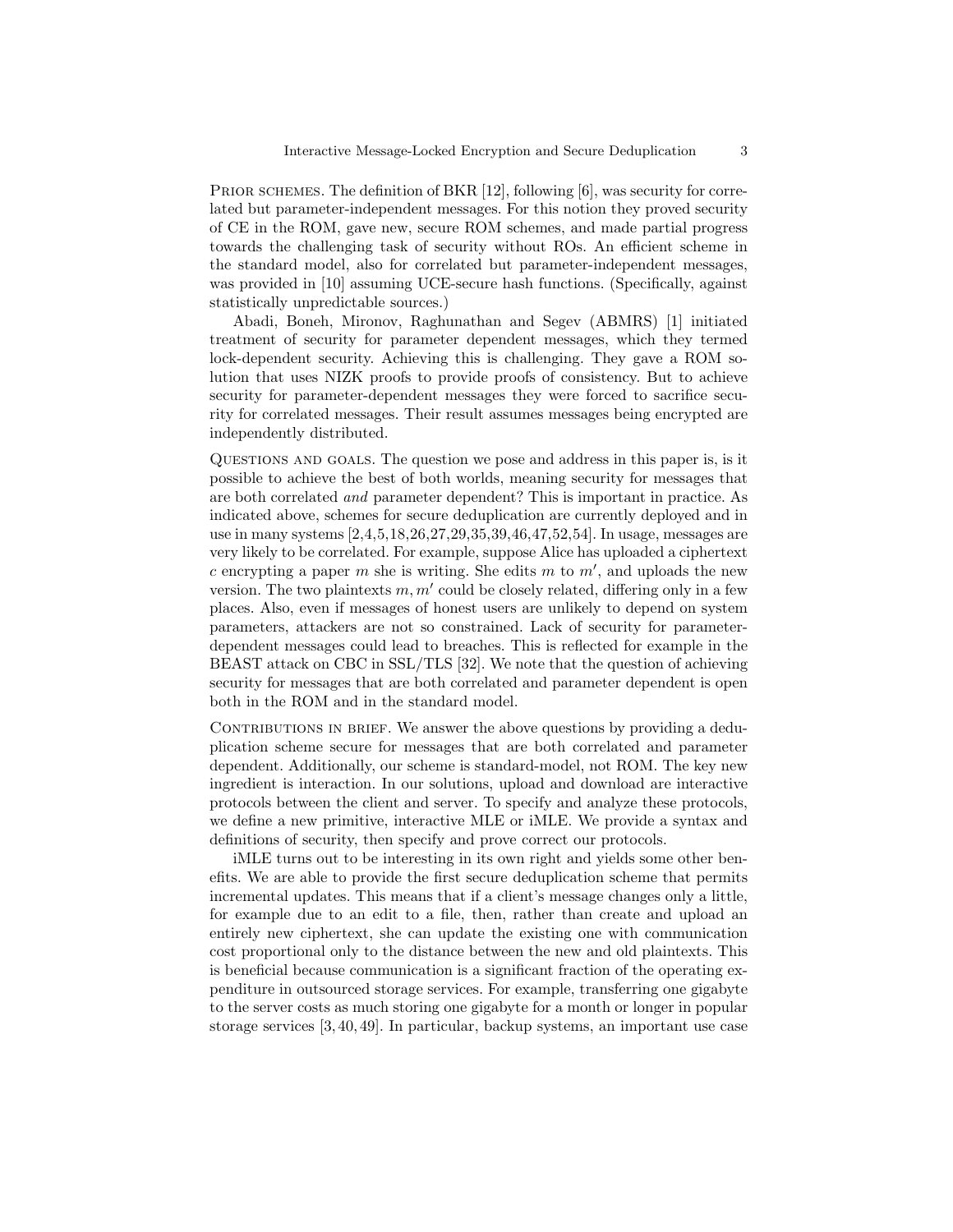for deduplication, are likely to benefit, as the operations here are incremental by nature. Incremental cryptography was introduced in [8, 9] and further studied in [14, 22, 34, 50].

INTERACTION? One might question the introduction of interaction. Isn't a noninteractive solution preferable? Our answer is that we don't "introduce" interaction. It is already present. Upload and download in real systems is inherently and currently interactive, even in the absence of security. MLE is a cryptographic core, not a full deduplication system. If MLE is used for secure deduplication, the uploads and downloads will be interactive, even though MLE is not, due to extra flows that the full system requires. Interaction being already present, it is natural to exploit it for security. In doing so, we are taking advantage of an existing resource rather than introducing an entirely new one.

MLE considered a single client. But in a full deduplication system, there are multiple clients concurrently executing uploads and downloads. Our iMLE model captures this. iMLE is thus going further towards providing security of the full system rather than just a cryptographic core. We know from experience that systems can fail in practice even when a "proven-secure" scheme is used if the security model does not encompass the full range of attacker capabilities or security goals of the implementation. Modeling that penetrates deeper into the system, as with iMLE, increases assurance in practice.

We view iMLE as a natural extension of MLE. The latter abstracted out an elegant primitive at the heart of the secure deduplication problem that could be studied in isolation. We study the full deduplication system, leveraging MLE towards full solutions with added security features.

Duplicate faking. In a duplicate faking attack, the adversary concocts and uploads a perverse ciphertext  $c^*$  with the following property. When honest Alice uploads an encryption c of her message  $m$ , the server's test (wrongly) indicates that the plaintexts underling  $c^*$ , c are the same, so it discards c, returning  $c^*$  to Alice upon a download request. But when Alice decrypts  $c^*$ , she does not get back her original plaintext.

Beyond privacy, BKR [12] defined an integrity requirement for MLE called tag consistency whose presence provides security against duplicate faking attacks. The important tag consistency property is possessed by the prior MLE schemes of Fig. 1 and also by our new iMLE schemes.

Deterministic schemes provide tag consistency quite easily and naturally. But ABMRS [1] indicate that security for parameter-dependent messages requires randomization. Tag consistency now becomes challenging to achieve. Indeed, providing it accounts for the use of NIZKs and the corresponding cost and complexity of the ABMRS scheme [1].

In the interactive setting, we capture the requirement underlying tag consistency by a recovery condition that is part of our soundness definition and requirement. Soundness in particular precludes duplicate faking attacks in the interactive setting. Our scheme provides soundness, in addition to privacy for messages that are both correlated and parameter dependent. Our FCHECK solution uses composable point function obfuscation [17] and FHE [19–21, 28, 36, 38, 55].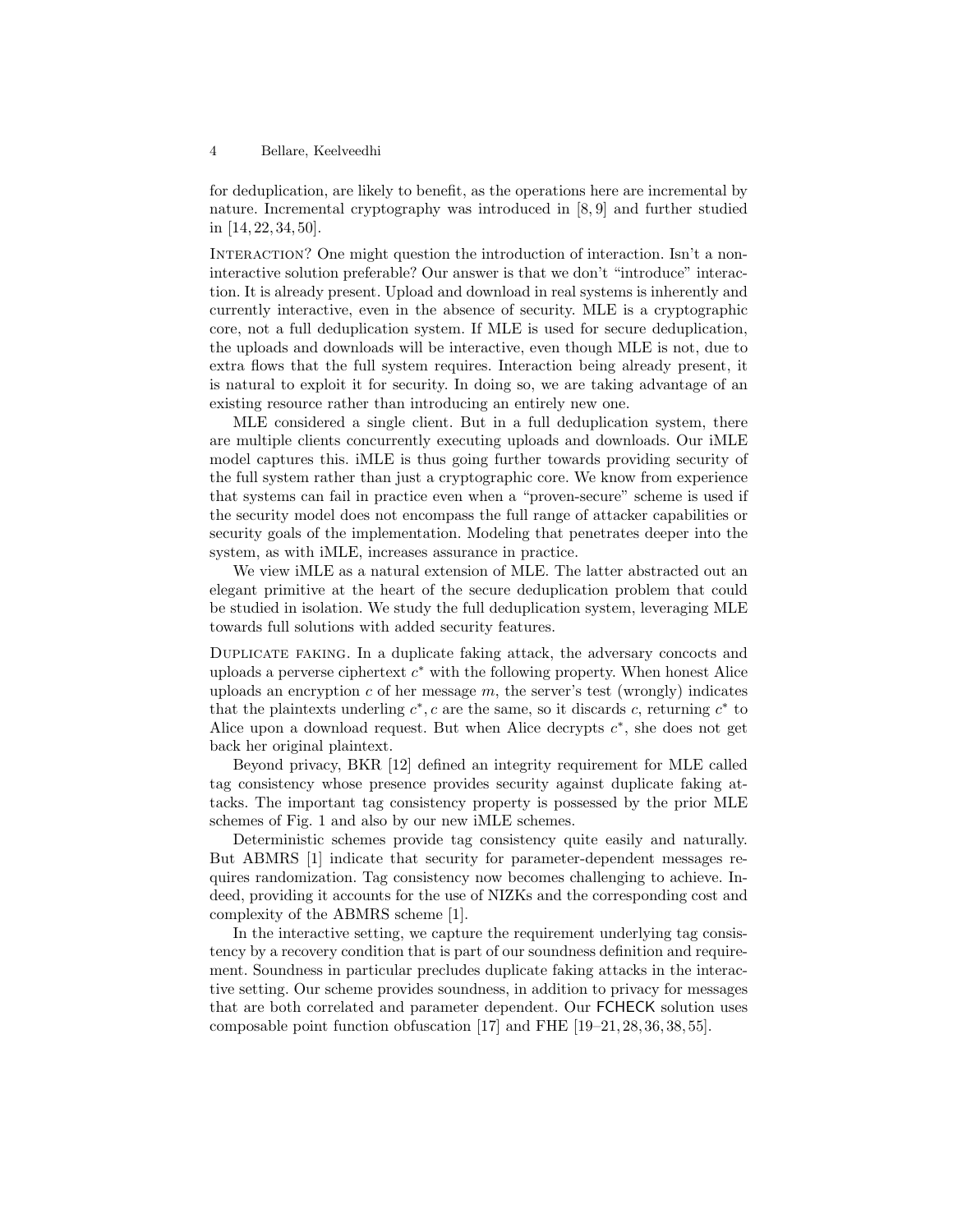Closer look. We look in a little more detail at the main definitional and scheme contributions of our work.

Public parameters for an iMLE scheme are created by an Init algorithm. Subsequently, a client can register (Reg), upload (Put) and download (Get). Incremental schemes have an additional update (Upd). All these are interactive protocols between client and server. For soundness, we ask that deduplication happens as expected and that clients can recover their uploaded files even in the presence of an attacker which knows all the files being uploaded and also read the server's storage at any moment. The latter condition protects against duplicate-faking attacks. Our security condition is modeled on that of BKR [12] and requires privacy for correlated but individually unpredictable messages that may depend on the public parameters.

Our FCHECK construction, described and analyzed in Section 4, achieves soundness as well as privacy for messages that are both correlated and parameter dependent, all in the standard model, meaning without recourse to random oracles. The construction builds on a new primitive we call MLE-Without-Comparison (MLEWC). As the name indicates, MLEWC schemes are similar to MLE schemes in syntax and functionality, except that they do not support comparison between ciphertexts. We show that MLEWC can be realized in the standard model, starting from point function obfuscation [17] or, alternatively, UCE-secure hash function families [10]. However, comparison is essential to enable deduplication. To enable comparison, FCHECK employs an interactive protocol using a fully homomorphic encryption (FHE) scheme [19–21, 28, 36, 38, 55], transforming the MLEWC scheme into an iMLE scheme.

We then move on to the problem of incremental updates. Supporting incremental updates over MLE schemes turns out to be challenging: deterministic MLE schemes cannot support incremental updates, as we show in the full version [11], while randomized MLE schemes seem to need complex machinery such as NIZK proofs of consistency [1] to support incremental updates while retaining the same level of security as deterministic schemes, which makes them unfit for practical usage. We show how interaction can be exploited to solve this problem. We describe an efficient ROM scheme IRCE that supports incremental updates. The scheme, in its simplest form, works like the randomized convergent encryption (RCE) scheme [12], where the message is encrypted with a random key using a blockcipher in counter (CTR) mode, and the random key is encrypted with a key derived by hashing the message. We show that this indirection enables incremental updates. However, RCE does not support strong tag consistency and hence cannot offer strong security against duplicate faking attacks. We overcome this in IRCE by including a simple response from the server as part of the upload process. We remark that IRCE is based off a core MLE (non-interactive) scheme permitting incremental updates, interaction being used only for tag consistency.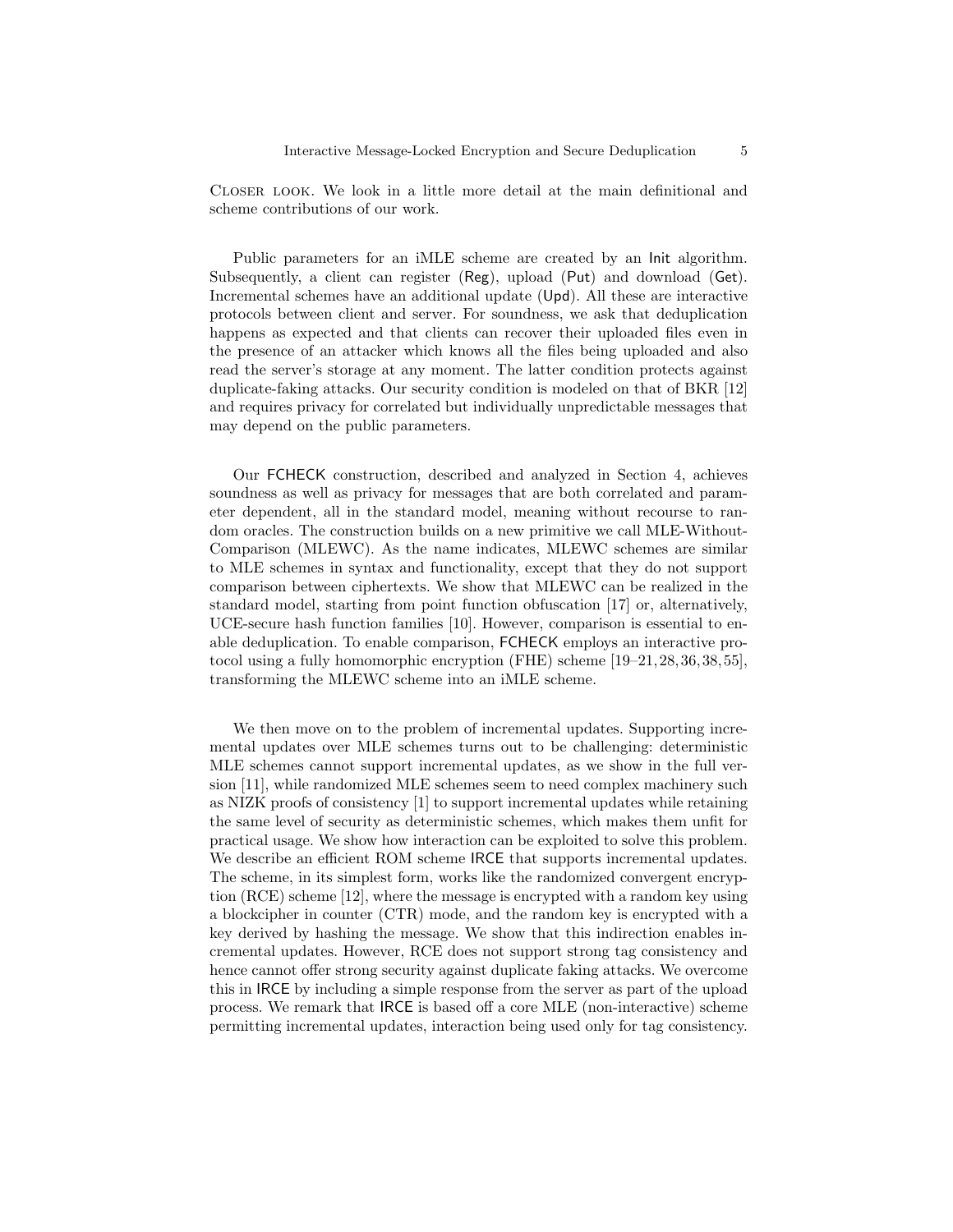$\mathsf{Run}(1^{\lambda},\mathsf{P},\mathsf{inp})$  $n \leftarrow 1; i \leftarrow 1; \mathtt{M} \leftarrow \epsilon; \mathbf{a}[1,1] \leftarrow \mathsf{inp}[1]; \, \mathbf{a}[2,1] \leftarrow \mathsf{inp}[2]$ While  $T[n] =$  False  $(\mathbf{a}[n, i+1], \texttt{M}, \texttt{T}[n]) \leftarrow \texttt{s} \texttt{P}[n, i] \left(1^{\lambda}, \mathbf{a}[n, i], \texttt{M}\right)$ If  $n = 2$  then  $n \leftarrow 1$ ;  $i \leftarrow i + 1$  else  $n \leftarrow 2$  $Ret$  last $(a[1]),$  last $(a[2])$  $Msgs(1^{\lambda}, P, \text{inp}, r)$  $n \leftarrow 1; i \leftarrow 1; j \leftarrow 1; \mathbf{a}[1, 1] \leftarrow \mathsf{inp}[1]; \mathbf{a}[2, 1] \leftarrow \mathsf{inp}[2]; M \leftarrow \epsilon$ While  $T[n] =$  False  $(\mathbf{a}[n, i+1], \texttt{M}, \texttt{T}[n]) \leftarrow \texttt{\$P}[n, i](1^{\lambda}, \mathbf{a}[n, i], \texttt{M}; r[n, i]); \quad \textbf{M}[j] \leftarrow \texttt{M}; j \leftarrow j+1$ If  $n = 2$  then  $n \leftarrow 1$ ;  $i \leftarrow i + 1$  else  $n \leftarrow 2$ Ret M

Fig. 2. Top: Running a 2-player protocol P. Bottom: The Msgs procedure returns the messages exchanged during the protocol when invoked with specified inputs and coins.

# 2 Preliminaries

We let  $\lambda \in \mathbb{N}$  and  $1^{\lambda}$  denote the security parameter and its unary representation. The empty string is denoted by  $\epsilon$ . We let |S| denote the size of a finite set S and let  $s \leftarrow s S$  denote sampling an element from S at random and assigning it to s. If  $a, b \in \mathbb{N}$  and  $a < b$ , then [a] denotes the set  $\{1, \ldots, a\}$  and [a, b] denotes the set  $\{a, \ldots, b\}$ . For a tuple **x**, we let  $|\mathbf{x}|$  denote the number of components in **x**, and **x**[i] denote the *i*-th component, and **last**(**x**) = **x**[|**x**||, and  $\mathbf{x}[i, j] = \mathbf{x}[i] \dots \mathbf{x}[j]$  for  $1 \leq i \leq j \leq |\mathbf{x}|$ . A binary string s is identified with a tuple over  $\{0,1\}$ . The guessing probability of a random variable X, denoted by  $\mathbf{GP}(X)$ , is defined as  $\mathbf{GP}(X) = \max_x \Pr[X = x]$ . The conditional guessing probability  $\mathbf{GP}(X | Y)$  of a random variable X given a random variable Y are defined via  $\mathbf{GP}(X | Y) = \sum_{y} \Pr[Y = y] \cdot \max_{x} \Pr[X = x | Y = y].$ 

The Hamming distance between  $s_1, s_2 \in \{0,1\}^{\ell}$  is given by  $\textsf{HAMM}(s_1, s_2) =$  $\sum_{i=1}^{\ell}(s_1[i] \oplus s_2[i]).$  We let  $\mathsf{patch}_{\mathsf{HAMM}}(s_1, \delta)$  be the string  $s$  such that  $s[i] = s_1[i]$ if  $i \notin \delta$  and  $s[i] = \neg s_1[i]$  if  $i \in \delta$  and diff<sub>HAMM</sub> $(s_1, s_2) = \{i : s_1[i] \neq s_2[i]\}.$ 

Algorithms are randomized and run in polynomial time (denoted by PT) unless otherwise indicated. We let  $y \leftarrow A(a_1, \ldots; r)$  denote running algorithm A on  $a_1, \ldots$  with coins r and assigning the output to y, and let  $y \leftarrow s A(a_1, \ldots)$ denote the same operation with random coins. We let  $[A(a_1, \ldots)]$  denote the set of all y that have non-zero probability of being output by A on inputs  $a_1, \ldots$ Adversaries are either algorithms or tuples of algorithms. A negligible function  $f$  approaches zero faster than the polynomial reciprocal; for every polynomial  $p$ , there exists  $n_p \in \mathbb{N}$  such that  $f(n) \leq 1/p(n)$  for all  $n \geq n_p$ .

We use the code-based game playing framework of [16] along with extensions of [53] and [12] when specifying security notions and proofs.

A two player q-round protocol P is represented through a  $2 \times q$ -tuple  $(P[i, j])_{i\in [2], j\in [q]}$  of algorithms where  $P[i, j]$  represents the action of the *i*-th player invoked for the j-th time. We let  $P[1]$  denote the player who initiates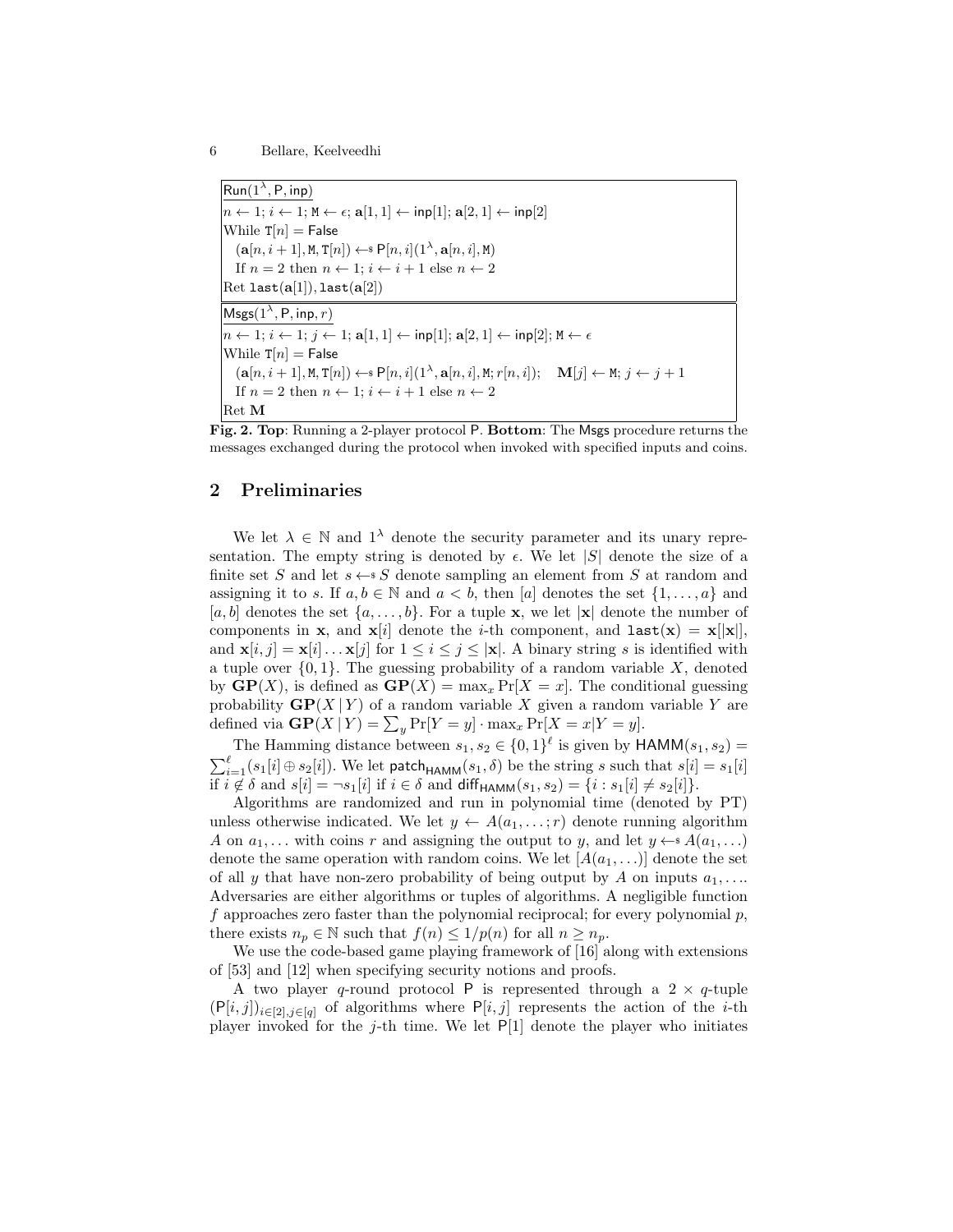the protocol, and P[2] denote the other player. Each algorithm is invoked with  $1^{\lambda}$ , an input **a**, and a message  $M \in \{0, 1\}^*$ , and returns a 3-tuple consisting of an output  $a'$ , an outgoing message  $M' \in \{0,1\}^*$ , and a boolean T to indicate termination. The Run algorithm (Fig. 2) captures the execution of P, and Msgs (Fig. 2) returns the messages exchanged in an instance of P, when invoked with specified inputs and coins.

Adversarial model. A secure deduplication system (built from an iMLE scheme) will operate in a setting with a server and several clients. Some clients will be controlled by an attacker, while others will be legitimate, belonging to honest users and following the protocol specifications. A resourceful attacker, apart from controlling clients, could gain access to server storage, and interfere with communications. Our adversarial model captures an iMLE scheme running in the presence of an attacker with such capabilities.

We now walk through an abstract game  $G$ , and explain how this is achieved. The games in the rest of the paper, for soundness, security, and other properties of iMLE largely follow this structure. The game G sets up and controls a server instance. The adversary A is invoked with access to a set of procedures. Usually, the objective of the game involves A violating some property guaranteed to legitimate clients like L, such as ability to recover stored files, or privacy of data.

The Msg procedure can send arbitrary messages to the server and can be used to create multiple clients, and run multiple instances of protocols, which could deviate from specifications.

The INIT and STEP procedures control a single legitimate client  $L$ . The INIT procedure starts protocol instances on behalf of L, using inputs of A's choice. The Step procedure advances a protocol instance by running the next algorithm. Together, these procedures let A run several legitimate and corrupted protocol instances concurrently.

The STATE procedure returns the server's state, which includes stored ciphertexts, public parameters, etc.. In some games, it also returns the state and parameters of L. State provides only read access to the server's storage. This restriction is necessary. If A is allowed to modify the storage of the server, then it can always tamper with the data stored by the clients, making secure deduplication impossible.

We assume that A can read, delay and drop messages between the server and legitimate clients. However, A cannot tamper with message contents, reorder messages within a protocol, or redirect messages from one protocol instance to another. This assumption helps us simplify the protocol descriptions and proofs. Standard, efficient techniques can be used to transform the protocols from this setting to be secure in the presence of an attacker that can tamper and reorder messages [7].

## 3 Interactive message-locked encryption

DEFINITION. An interactive message-locked encryption scheme iMLE consists of an initialization algorithm Init and three protocols Reg, Put, Get. Initialization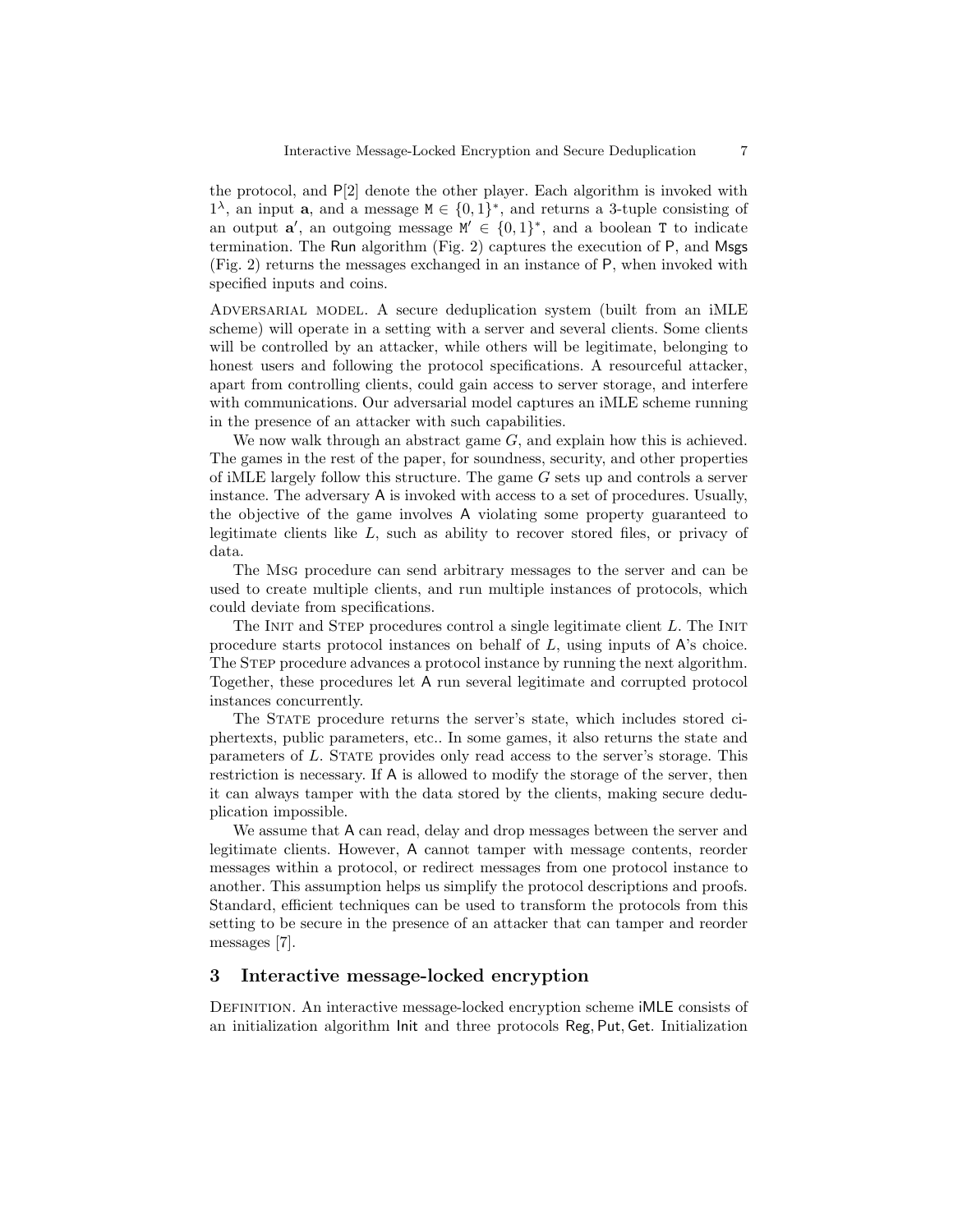| MAIN(1 <sup><math>\lambda</math></sup> ) // REC <sup>A</sup> <sub>IMLE</sub> (1 <sup><math>\lambda</math></sup> ) | $STEP(j)$ // Advance by one step.                                                            |
|-------------------------------------------------------------------------------------------------------------------|----------------------------------------------------------------------------------------------|
| win $\leftarrow$ False; $\sigma_S \leftarrow \text{shift}(1^{\lambda})$                                           | $P \leftarrow PS[j]; n \leftarrow N[j]; i \leftarrow rd[j]$                                  |
| $A^{Res,INIT,STEP, MSC, STATE}(1^{\lambda});$ Ret win                                                             | If $\mathbf{T}[j,n]$ then return $\perp$                                                     |
| REG $\#$ Set up the legitimate client L.                                                                          | If $n = 2$ then inp $\leftarrow \sigma_S$ else inp $\leftarrow$ a[j, i]                      |
| $(\sigma_C, \sigma_S) \leftarrow \text{Run}(\text{Reg}, \epsilon, \sigma_S)$                                      | (outp, $M[j], T[j, n]) \leftarrow \{F[n, i](1^{\lambda}, \text{inp}, M[j])\}$                |
|                                                                                                                   | If $n=2$ then                                                                                |
| $INT(P, inp)$ // Start a protocol with L.                                                                         | $\sigma_S \leftarrow$ outp; $N[i] \leftarrow 1$ ; $\text{rd}[i] \leftarrow \text{rd}[i] + 1$ |
| If $P \notin \{Put, Get\}$ then ret $\perp$                                                                       | Else $a[j, i+1] \leftarrow$ outp; $N[j] \leftarrow 2$                                        |
| $\mathbf{p} \leftarrow \mathbf{p} + 1; j \leftarrow \mathbf{p}; \mathbf{PS}[j] = \mathsf{P}$                      | If $T[j, 1] \wedge T[j, 2]$ then $WINCHECK(j)$                                               |
| $a[j, 1] \leftarrow \text{inp}; \mathbb{N}[j] \leftarrow 1; \mathbb{N}[j] \leftarrow \epsilon; \text{Ret } j$     | $\text{Ret } M[i]$                                                                           |
|                                                                                                                   | WINCHECK $(j)$ // Check if A has won.                                                        |
| $\text{MSG}(P, i, M)$ // Send message to server.                                                                  | If $\mathbf{PS}[j] = \mathsf{Put}$ then                                                      |
| If $P \notin \{Reg, Put, Get, Upd\}$ then ret $\perp$                                                             | $(\sigma_C, m) \leftarrow \mathbf{a}[j, 1]$                                                  |
| $(\sigma_S, M, N, T) \leftarrow$ P[2, i](1 <sup><math>\lambda</math></sup> , $\sigma_S$ , M); Ret M               | $f \leftarrow$ last(a[j]); $T[f] \leftarrow m$                                               |
|                                                                                                                   | If $\mathbf{PS}[j] = \mathsf{Get}$ then                                                      |
|                                                                                                                   | $(\sigma_C, f) \leftarrow \mathbf{a}[j, 1]; m' \leftarrow \texttt{last}(\mathbf{a}[j])$      |
|                                                                                                                   | win $\leftarrow$ win $\vee$ $(m' \neq T[f])$                                                 |
|                                                                                                                   |                                                                                              |

Fig. 3. The REC game. The STATE procedure returns  $\sigma_S, \sigma_C$ .

Init sets up server-side state:  $\sigma_S \leftarrow \text{Init}(1^{\lambda})$ . Each protocol P consists of two players - a client P[1] (meaning that the client always initiates), and a server P[2]. All server-side algorithms P[2, ·] take server-side state  $\sigma_S$  as input, and produce an updated state  $\sigma_S'$  as output. The Reg protocol registers new users; here, Reg[1] takes no input and returns client parameters  $\sigma_C \in \{0,1\}^*$ . The Put protocol stores files on the server; here, Put[1] takes plaintext  $m \in \{0,1\}^*$  and  $\sigma_C$  as inputs, and outputs an identifier  $f \in \{0,1\}^*$ . The Get protocol retrieves files from the server; here, Get[1] takes identifier f and  $\sigma_C$  as inputs, and outputs plaintext  $m \in \{0, 1\}^*$ .

SOUNDNESS. We require two conditions. First is deduplication, meaning that if a client puts a ciphertext of a file already on the server, then the storage should not grow by the size of the file. A small increase towards book-keeping information, that is independent of the size of the file, is permissible. More precisely, there exists a bound  $\ell : \mathbb{N} \to \mathbb{N}$  such that for all server-side states  $\sigma_S \in \{0,1\}^*$ , for all valid client parameters (derived through Reg with fresh coins)  $\sigma_C, \sigma_C'$ , for all  $m \in \{0,1\}^*$ , the expected increase in size of  $\sigma_S''$  over  $\sigma_S'$ when  $(f', \sigma_S') \leftarrow \text{Run}(\text{Put}, (\sigma_C, m), \sigma_S)$  and  $(f', \sigma_S'') \leftarrow \text{Run}(\text{Put}, (\sigma_C', m), \sigma_S')$  is bounded by  $\ell(\lambda)$ .

The second condition is correct recovery of files: if a legitimate client puts a file on the server, it should be able to get the file later. We formalize this requirement by the Rec game of Fig. 3, played with an adversary A, which gets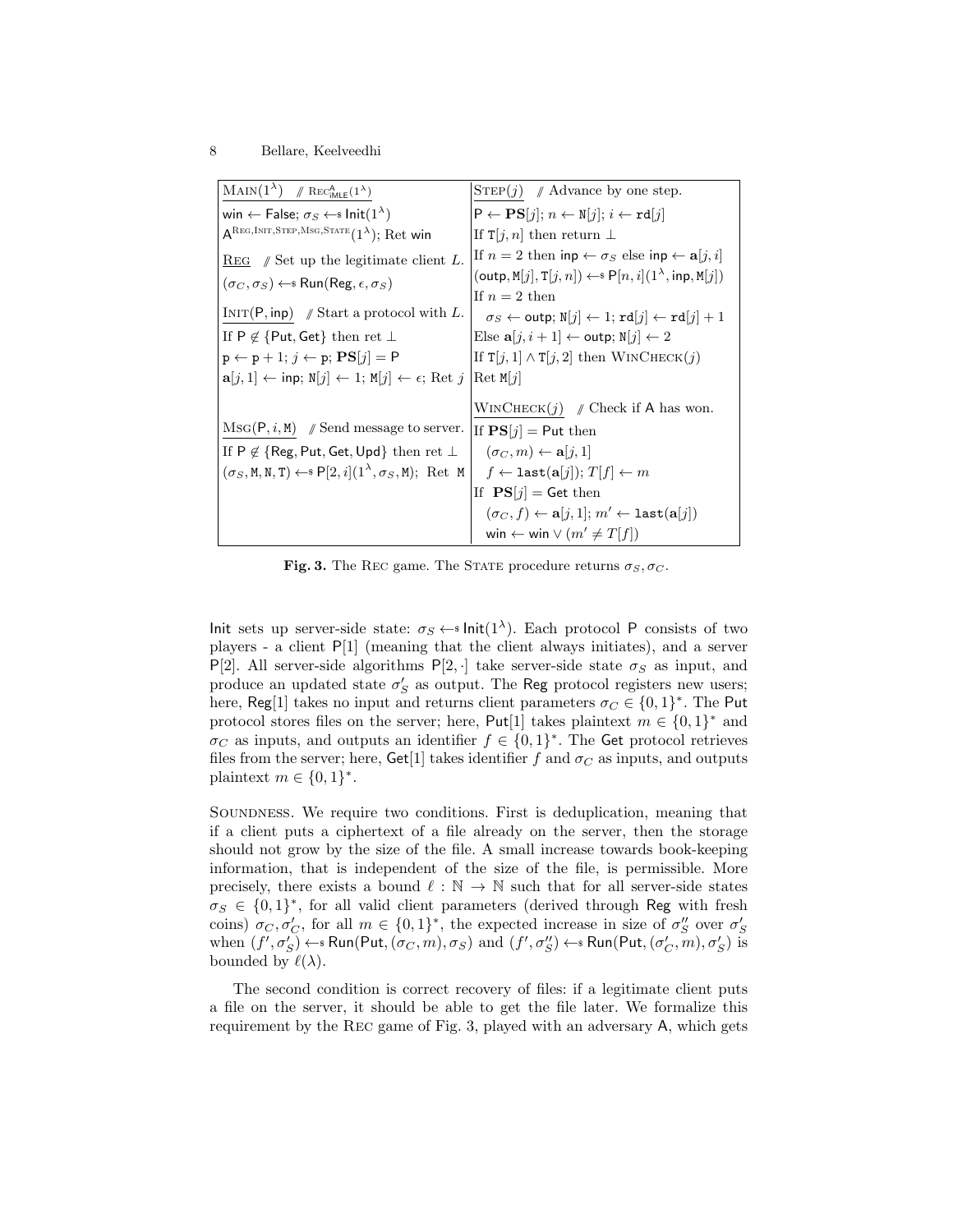access to procedures Reg, Init, Step, Msg, State. We provide an overview of these procedures here.

The Reg procedure sets up a legitimate client L by running  $\text{Run}(1^{\lambda}, \text{Reg}, (\epsilon, \sigma_S))$ . The INIT procedure lets A run protocols on behalf of L. It takes input inp and P, where P has to be one of Put, Get, and inp should be the a valid input for  $P[1, 1]$ . A new instance of P is set up, and A is returned  $j \in \mathbb{N}$ , an index to the instance. The STEP procedure takes input j, advances the instance by one algorithm unless the current instance has terminated. The outgoing message is returned to A. The inputs and outputs of the protocol steps are all stored in an array **a**. The STATE procedure returns  $\sigma_S, \sigma_C$ .

If an instance  $j$  has terminated, then STEP runs WINCHECK, which maintains a table T. If j is an instance of Put, then m and identifier f are recovered from  $a[j]$  and  $T[f]$  gets m. If j is an instance of Get, then WINCHECK obtains f and the recovered plaintext m', and checks if  $T[f] = m'$ . If this fails, either because  $T[f]$  is some value different from  $m'$ , or is undefined, then WINCHECK sets the win flag, which is the condition for A to win the game. We associate advantage  $\mathsf{Adv}_{\mathsf{IMLE},\mathsf{A}}^{\mathsf{rec}}(\lambda) = \Pr[\mathsf{Rec}_{\mathsf{IMLE}}^{\mathsf{A}}(1^{\lambda})]$  with  $\mathsf{IMLE}$  and A. For recovery correctness, we require that the advantage should be negligible for all PT A.

Security. The primary security requirement for iMLE schemes is privacy of unpredictable data. Unpredictability (plaintexts drawn from a distribution with negligible guessing probability) is a prerequisite for privacy in MLE schemes [12], as without unpredictability, a simple brute-force attack can recover the contents of a ciphertext by generating keys from all candidate plaintexts and checking if decrypting the ciphertext with the key leads back to the candidate plaintext. A similar argument extends unpredictability as a requirement to secure deduplication schemes as well. We formalize unpredictability as follows.

A source S is an algorithm that on input  $1^{\lambda}$  and a string  $d \in \{0,1\}^*$  returns a pair of tuples  $(m_0, m_1)$ . There exist  $m : \mathbb{N} \to \mathbb{N}$  and  $\ell : \mathbb{N} \times \mathbb{N} \to \mathbb{N}$  such that  $|\mathbf{m}_0| = |\mathbf{m}_1| = m(\lambda)$ , and  $|\mathbf{m}_0[i]| = |\mathbf{m}_1[i]| = \ell(\lambda, i)$  for all  $i \in [m(\lambda)]$ . All components of  $\mathbf{m}_0$  and  $\mathbf{m}_1$  are unique. The guessing probability  $\mathbf{GP}_S(\lambda)$  of S is defined as  $\max_{i,b,d}(\mathbf{GP}(\mathbf{m}_b[i]))$  when  $(\mathbf{m}_0, \mathbf{m}_1) \leftarrow s \mathbf{S}(1^{\lambda}, d)$ . We say that S is unpredictable if  $\mathbf{GP}_{S}(\cdot)$  is negligible. We say that S is a single source if it only outputs one tuple, but satisfies the other conditions. We say that S is an auxiliary source if it outputs a string  $z \in \{0,1\}^*$  along with  $m_0, m_1$  and if it holds that guessing probability conditioned on z is negligible.

The Priv game of Fig. 4, associated with iMLE, a source S and an adversary A, captures privacy for unpredictable messages independent of the public parameters of the system. As with REC, the game starts by running  $\sigma_S \leftarrow \text{shift}(1^{\lambda})$ to set up the server-side state. The game then runs S to get  $(m_0, m_1)$ , picks a random bit b, and uses  $\mathbf{m}_b$  as messages to be put on the server. Then, A is invoked with access to REG, PUT, STEP, MSG and STATE. The REG, STATE, and Msg oracles behave in the same way as in Rec. The Step oracle here is similar to that of Rec, except that it does not invoke WinCheck. Adversary A can initialize an instance of Put with a plaintext  $\mathbf{m}_b[i]$  by calling PUT(*i*).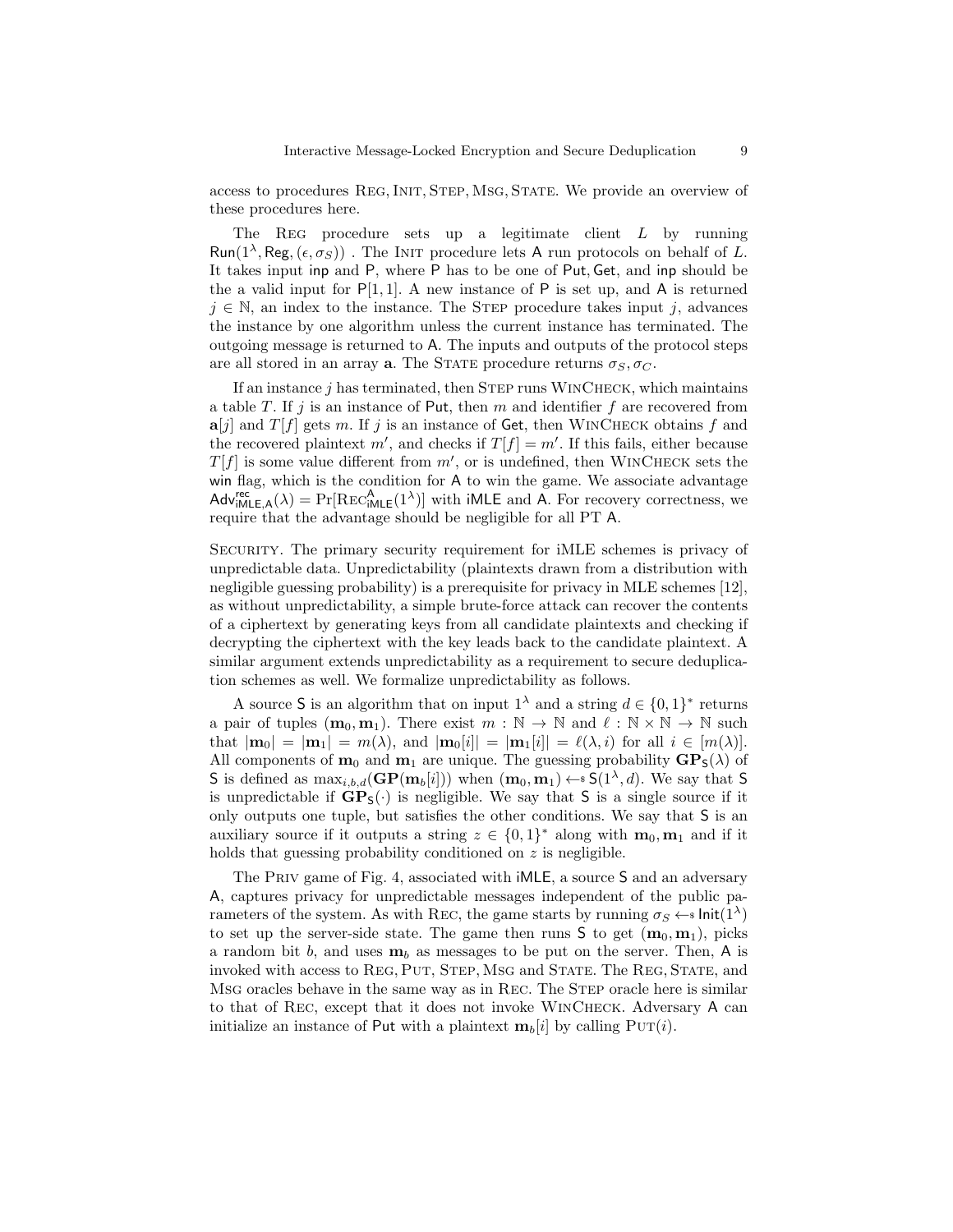| MAIN(1 <sup><math>\lambda</math></sup> ) / PRIV <sup>S,A</sup> (1 <sup><math>\lambda</math></sup> )       | MAIN(1 <sup><math>\lambda</math></sup> ) // PDPRIV <sup>5,A</sup> (1 <sup><math>\lambda</math></sup> )                                 |
|-----------------------------------------------------------------------------------------------------------|----------------------------------------------------------------------------------------------------------------------------------------|
| $b \leftarrow s \{0,1\}; \, \mathbf{p} \leftarrow 0; \, \sigma_S \leftarrow s \mathsf{Init}(1^{\lambda})$ | $b \leftarrow \{0,1\}; \, \mathsf{p} \leftarrow 0; \, \sigma_S \leftarrow \mathsf{shift}(1^{\lambda})$                                 |
| $\mathbf{m}_0, \mathbf{m}_1 \leftarrow \mathsf{s} \mathsf{S}(1^{\lambda}, \epsilon)$                      | $b' \leftarrow \mathcal{B} \mathsf{A}^{\text{PTXT},\text{PUT},\text{UPD},\text{STEP},\text{MSG},\text{REG},\text{STATE}}(1^{\lambda})$ |
| $b' \leftarrow \mathcal{B} \mathsf{A}^{\text{PUT,UPD,STEP,MSG,REG,STATE}}(1^{\lambda})$                   | $\mathrm{Ret}\,(b=b')$                                                                                                                 |
| $\mathrm{Ret}\ (b=b')$                                                                                    | $P\text{TXT}(d)$                                                                                                                       |
| $_{\rm REG}$                                                                                              | $m_0, m_1 \leftarrow \S(1^{\lambda}, d)$                                                                                               |
| $(\sigma_C, \sigma_S) \leftarrow \text{Fun}(\mathsf{Reg}, \epsilon, \sigma_S)$                            | $\text{MSG}(P', M)$ // Send a message to the server                                                                                    |
| $PUT(i)$ // Start a Put instance                                                                          | If $P' \notin \{Reg, Put, Get, Upd\}$ then ret $\perp$                                                                                 |
| $\mathbf{p} \leftarrow \mathbf{p} + 1$ ; $\mathbf{PS}[\mathbf{p}] = \mathsf{Put}$                         | $(\sigma_S, M, T) \leftarrow \{P'[2](1^{\lambda}, \sigma_S, M)\}$                                                                      |
| $a[p, 1] \leftarrow m_b[i]$                                                                               | $Ret(\sigma_S, M, N, T)$                                                                                                               |
| $N[p] \leftarrow 1$ ; $M[p] \leftarrow \epsilon$ ; Ret p                                                  | $STEP(j)$ // Advance instance by a step.                                                                                               |
| <b>STATE</b>                                                                                              | $P \leftarrow \mathbf{PS}[i]; n \leftarrow N[i]; i \leftarrow \text{rd}[i]$                                                            |
| If cheat $=$ False then                                                                                   | If $T[j,n]$ or done then return $\perp$                                                                                                |
| done $\leftarrow$ True; ret $\sigma_S$                                                                    | If $n = 2$ then inp $\leftarrow \sigma_S$ else inp $\leftarrow$ a[j, i]                                                                |
| else ret $\perp$                                                                                          | (outp, $M[j], T[j, n]$ ) $\leftarrow$ P[n, i](1 <sup><math>\lambda</math></sup> , inp, M[j])                                           |
|                                                                                                           | If $n=2$ then                                                                                                                          |
|                                                                                                           | $\sigma_S \leftarrow$ outp; $N[i] \leftarrow 1$ ; $\text{rd}[i] \leftarrow \text{rd}[i] + 1$                                           |
|                                                                                                           | else $a[j, i+1] \leftarrow$ outp; $N[j] \leftarrow 2$                                                                                  |
|                                                                                                           | If $n = 1$ and $\mathbf{T}[j, n]$ then                                                                                                 |
|                                                                                                           | $T_f[a[i,1]] \leftarrow \texttt{last}(a[i])$                                                                                           |

Fig. 4. The PRIV and PDPRIV security games. Apart from MAIN, the games share the same code for all procedures. The PDPRIV game has an additional PTXT procedure.

We associate advantage  $\mathsf{Adv}^{\mathsf{priv}}_{\mathsf{IMLE}, \mathsf{S}, \mathsf{A}}(\lambda) = 2 \Pr[\mathsf{PRIV}^{\mathsf{S},\mathsf{A}}_{\mathsf{IMLE}}(1^\lambda)] - 1$  with a iMLE a source S and an adversary A. We require that the advantage should be negligible for all PT A for all unpredictable PT S.

The PDPriv game of Fig. 4 extends Priv-security to messages depending on the public parameters of the system, a notion termed lock-dependent security in [1]. Here, we term this parameter-dependent security. In this game, the adversary A gets access to a PTXT procedure, which runs  $S(1^{\lambda}, \sigma_S)$  to get  $m_0, m_1$ . The other procedures follow PRIV. A simpler approach is to run S with  $\sigma_S$  when the game starts (i.e. in main) as in Priv. However, this leads to trivial constructions where Init is a dummy procedure, and the system parameters are generated when the first client registers. This is avoided in PDPRIV by letting A decide, through PTXT, when S is to be run. We associate advantage  $\text{Adv}_{\text{IMLE},S,A}^{ldp}\(\lambda) =$  $2\Pr[\text{PDPRIV}^{S,A}_{iMLE}(1^{\lambda})] - 1$  with a scheme  $iMLE$  a source S and an adversary A. We require that advantage should be negligible for all PT A for all unpredictable PT S.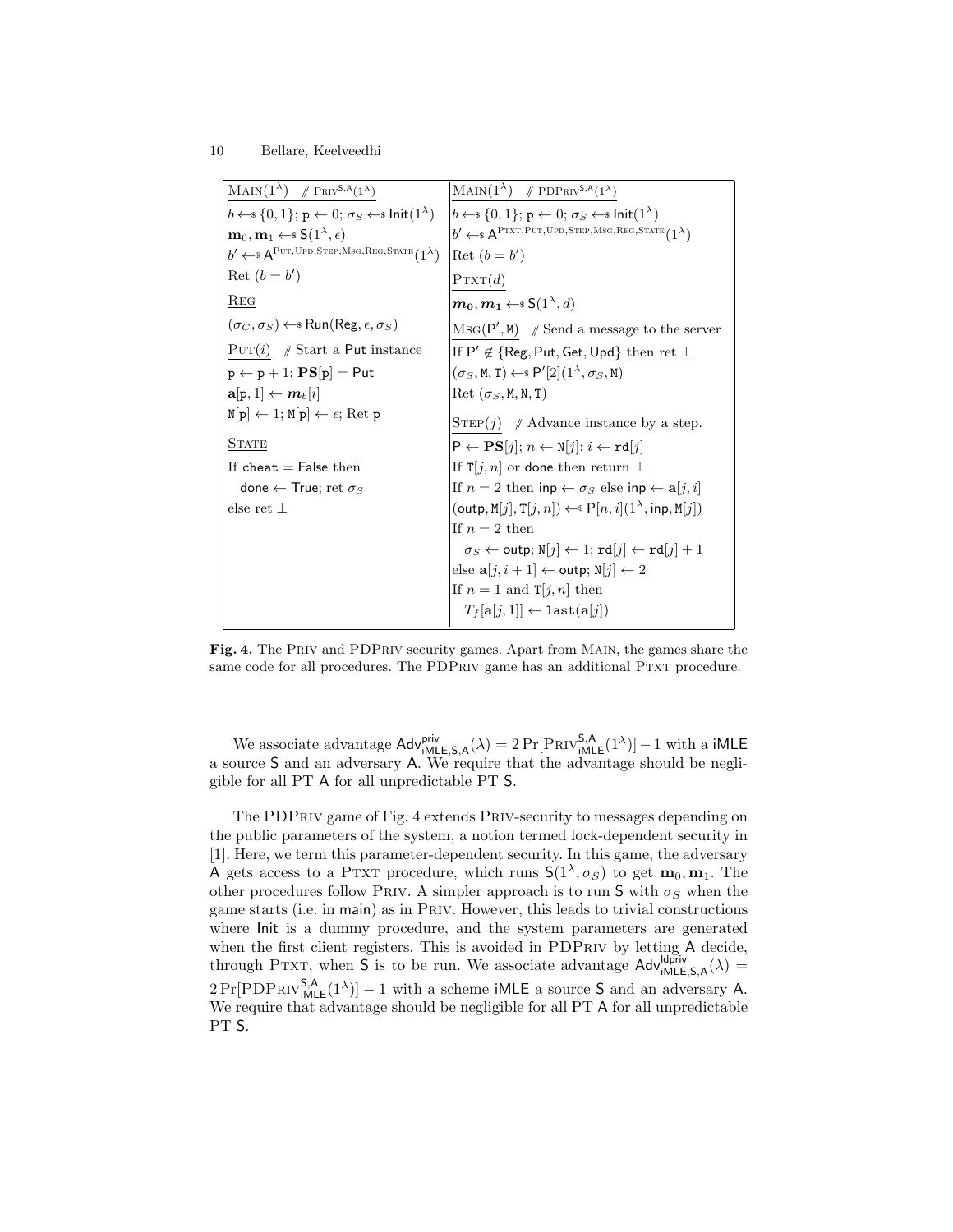| Put[1]((pk, sk), m)                                                | Put[2]( $\sigma_S, \epsilon$ )                                                                                     |
|--------------------------------------------------------------------|--------------------------------------------------------------------------------------------------------------------|
| $c_f \leftarrow \mathbb{E}_{pk}(m)$                                | $pk, c_f$<br>$\rightarrow c_r \leftarrow \mathsf{s} \mathsf{E}_{\mathsf{f}}(1^{\lambda}, pk, 0^{\kappa(\lambda)})$ |
|                                                                    | $c_i \leftarrow \mathsf{s} \mathsf{E}_{\mathsf{f}}(1^{\lambda}, pk, 0); c_n \leftarrow c_i$                        |
|                                                                    | For $(p, c) \in \text{fil}$ do                                                                                     |
|                                                                    | $c_p \leftarrow \mathsf{s} \mathsf{E}_{\mathsf{f}}(1^{\lambda}, pk, p)$                                            |
|                                                                    | $c_c \leftarrow$ E <sub>f</sub> $(1^{\lambda}, pk, c)$                                                             |
|                                                                    | $c' \leftarrow$ Ev <sub>f</sub> $(1^{\lambda}, pk,$ cmp,                                                           |
|                                                                    | $c_f, c_n, c_c, c_r, c_n, c_i)$                                                                                    |
|                                                                    | $c_r, c_n$ $c_r, c_n, c_i \leftarrow c'$                                                                           |
| $p \leftarrow D_f(1^{\lambda}, sk, c_r)$                           |                                                                                                                    |
| $n \leftarrow D_f(1^{\lambda}, sk, c_n)$                           | $\boldsymbol{n}$<br>$\rightarrow$ $(p, c) \leftarrow \textbf{fill}[n]$                                             |
| If $n \neq 0$ then                                                 | p, c                                                                                                               |
| $c_1 \leftarrow \epsilon; k \leftarrow K(1^{\lambda}, p, m)$       |                                                                                                                    |
| If $D(1^{\lambda}, k, c) \neq m$ then ret $\perp$                  |                                                                                                                    |
| Else                                                               |                                                                                                                    |
| $p \leftarrow s P(1^{\lambda}); k \leftarrow K(1^{\lambda}, p, m)$ |                                                                                                                    |
| $c_1 \leftarrow \infty \mathsf{E}(1^{\lambda}, k, m)$              |                                                                                                                    |
| $c_2 \leftarrow \mathbf{E}_{pk}(k)$                                | $\xrightarrow{c_1, c_2, p, u, n}$ If $c_1 \neq \epsilon$ then                                                      |
|                                                                    | $n_f \leftarrow n_f + 1; i \leftarrow n_f$                                                                         |
|                                                                    | $\textbf{fil}[i] \leftarrow (p, c_1)$                                                                              |
|                                                                    | $c_2 \leftarrow \texttt{Siffe}(\textbf{own}, (u, i), c_2)$<br>$\dot{\imath}$                                       |
| If $n \neq 0$ and $i \neq n$ then ret $\perp$                      |                                                                                                                    |
| else ret $i$                                                       |                                                                                                                    |
| $\mathsf{Reg}[1](\epsilon)$                                        | $\mathsf{Reg}[2](\sigma_S)$                                                                                        |
| $(pk, sk) \leftarrow k$                                            | $\epsilon$<br>$u \leftarrow \{0,1\}^{\lambda} \setminus \mathbf{U}$                                                |
|                                                                    | $\mathbf{U} \leftarrow \mathbf{U} \cup \{u\}$<br>$\boldsymbol{u}$                                                  |
| $\text{Ret}(pk, sk, u)$                                            |                                                                                                                    |
| $\mathsf{Get}[1]((pk, u, sk), f)$                                  | $\mathsf{Get}[2](\sigma_S, \epsilon)$                                                                              |
|                                                                    | u, f                                                                                                               |
|                                                                    | $c_2 \leftarrow \textbf{own}[u, i]; (p, c_1) \leftarrow \textbf{fil}[i]$                                           |
| If $c_1 = \perp$ then ret $\perp$                                  | $c_1, c_2$<br>If $c_2 = \perp$ then $c_1 \leftarrow \perp$                                                         |
| $k \leftarrow D_f(1^{\lambda}, sk, c_2)$                           |                                                                                                                    |
| Ret $D(1^{\lambda}, k, c_1)$                                       |                                                                                                                    |

**Fig. 5.** The FCHECK scheme over  $FHE = (K_f, E_f, D_f, Ev_f)$  and  $MLEWC = (P, E, K, D)$ .

# 4 The FCHECK scheme

In this section, we describe the the FCHECK construction, which achieves soundness as well as security for messages that are both correlated and parameterdependent, all in the standard model. As we noted in the introduction, prior to our work, achieving parameter-dependent correlated input security was open even in the random oracle model. We are able to exploit interactivity as a new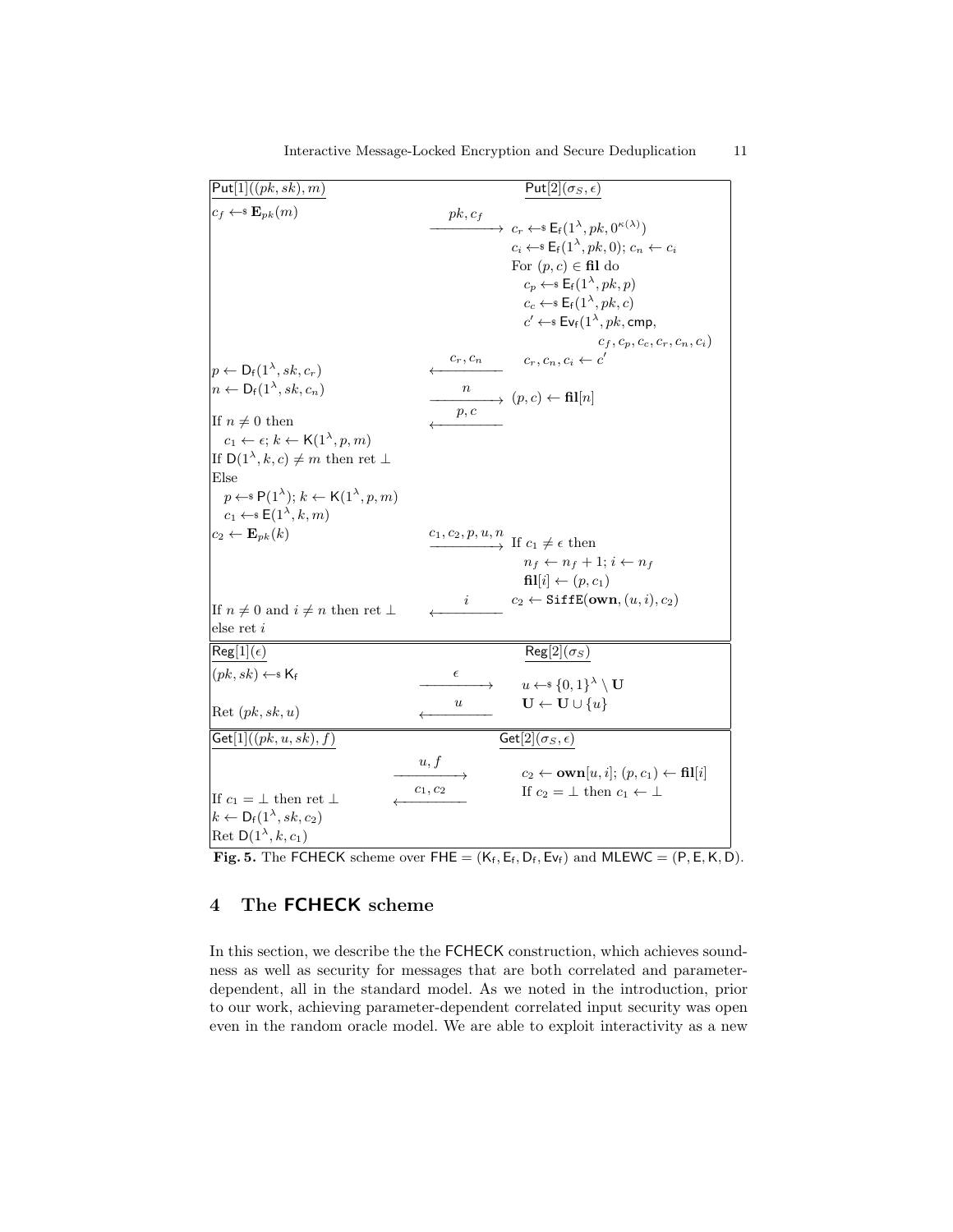$\text{MAIN}(1^{\lambda})$ ) // WPRIV<sup>S,A</sup> $(1^{\lambda})$  $(\mathbf{m}_0, \mathbf{m}_1, z) \leftarrow \mathbf{S}(1^{\lambda}, \epsilon); b \leftarrow \mathbf{S}(0, 1)$ For  $i \in ||\mathbf{m}_b||$  do  $\mathbf{p}[i] \leftarrow \!\! \ast \mathsf{P}(1^{\lambda}); \, \mathbf{k}[i] \leftarrow \!\! \ast \mathsf{K}(1^{\lambda}, \mathbf{p}[i], \mathbf{m}_b[i])$  $\mathbf{c}[i] \leftarrow \mathbf{s} \mathsf{E}(1^{\lambda}, \mathbf{k}[i], \mathbf{m}_b[i])$  $b' \leftarrow \mathbf{A}_2(1^\lambda, \mathbf{p}, \mathbf{c}, z); \text{Ret } (b = b')$  $\text{Main}(1^{\lambda})$  // CDIPFO<sub>05</sub><sup>5,A</sup>(1<sup> $\lambda$ </sup>)  $(\mathbf{p}, z) \leftarrow \{0, 1\}$ For  $i \in [|\mathbf{p}|]$  do If  $b = 1$  then  $(\alpha, \beta) \leftarrow \mathbf{p}[i]; \, \mathsf{F}[i] \leftarrow \{ \mathsf{S} \mathsf{Obf}(1^{\lambda}, (\alpha, \beta))$ Else  $(\alpha', \beta') \leftarrow \mathbf{p}[i] ; \alpha \leftarrow \{0, 1\}^{|\alpha'|}; \beta \leftarrow \{0, 1\}^{|\beta'|}$  $\mathsf{F}[i] \leftarrow \mathsf{s} \mathsf{Obf}(1^{\lambda}, (\alpha, \beta))$ b  $\prime \leftarrow \{A(1^{\lambda}, \mathsf{F}[i], z); \text{Ret } (b = b')\}$ 

Fig. 6. The WPRIV game on the left, and the and CDIPFO game on the right.

ingredient to design a scheme that achieves security for parameter-dependent correlated messages.

Our approach starts by going after a new, seemingly weak primitive, one we call MLE-Without-Comparison (MLEWC). As the name indicates, MLEWC schemes are similar to MLE schemes in syntax and functionality, except that they do not support comparison between ciphertexts. We show that MLEWC can be realized in the standard model, starting from point function obfuscation [17] or, alternatively, UCE-secure hash function families [10]. However, comparison is essential to enable deduplication. To enable comparison, FCHECK employs an interactive protocol using a fully homomorphic encryption (FHE) scheme [19–21, 28, 36, 38, 55], transforming the MLEWC scheme into an iMLE scheme. We view FCHECK as a theoretical construction, and not an immediately practical iMLE scheme.

MLE WITHOUT COMPARISON (MLEWC). A scheme MLEWC =  $(P, E, K, D)$ consists of four algorithms. Parameters are generated via  $p \leftarrow s P(1^{\lambda})$ . Keys are generated via  $k \leftarrow k(1^{\lambda}, p, m)$ , where  $m \in \{0, 1\}^{\mu(\lambda)}$  is the plaintext. Encryption E takes  $p, k, m$  and returns a ciphertext  $c \leftarrow s \mathsf{E}(1^{\lambda}, k, m)$ . Decryption D takes input k, c and returns  $m \leftarrow D(1^{\lambda}, k, c)$ , or  $\perp$ . Correctness requires that  $D(1^{\lambda}, k, c) = m$  for all  $k \in [K(1^{\lambda}, p, m)]$ , for all  $c \in [E(1^{\lambda}, k, m)]$ , for all  $p \in$  $[P(1^{\lambda})],$  for all  $m \in \{0,1\}^{\kappa(\lambda)}$  for all  $\lambda \in \mathbb{N}$ .

The WPRIV game with MLEWC, an auxiliary source S and an adversary A is described in Fig. 6. The game runs  $S$  to get two vectors  $m_0, m_1$ , and forms c by encrypting one of the two vectors, using a fresh parameter for each component, or by picking random strings. A should guess which the case is. We associate advantage  $\text{Adv}_{\text{MLEWC},S,A}^{wpriv}(\lambda) = 2 \Pr[\text{WPRIV}_{\text{MLEWC}}^{A,S}(1^{\lambda})] - 1.$  For MLEWC to be WPRIV-secure, advantage should be negligible for all PT adversaries A for all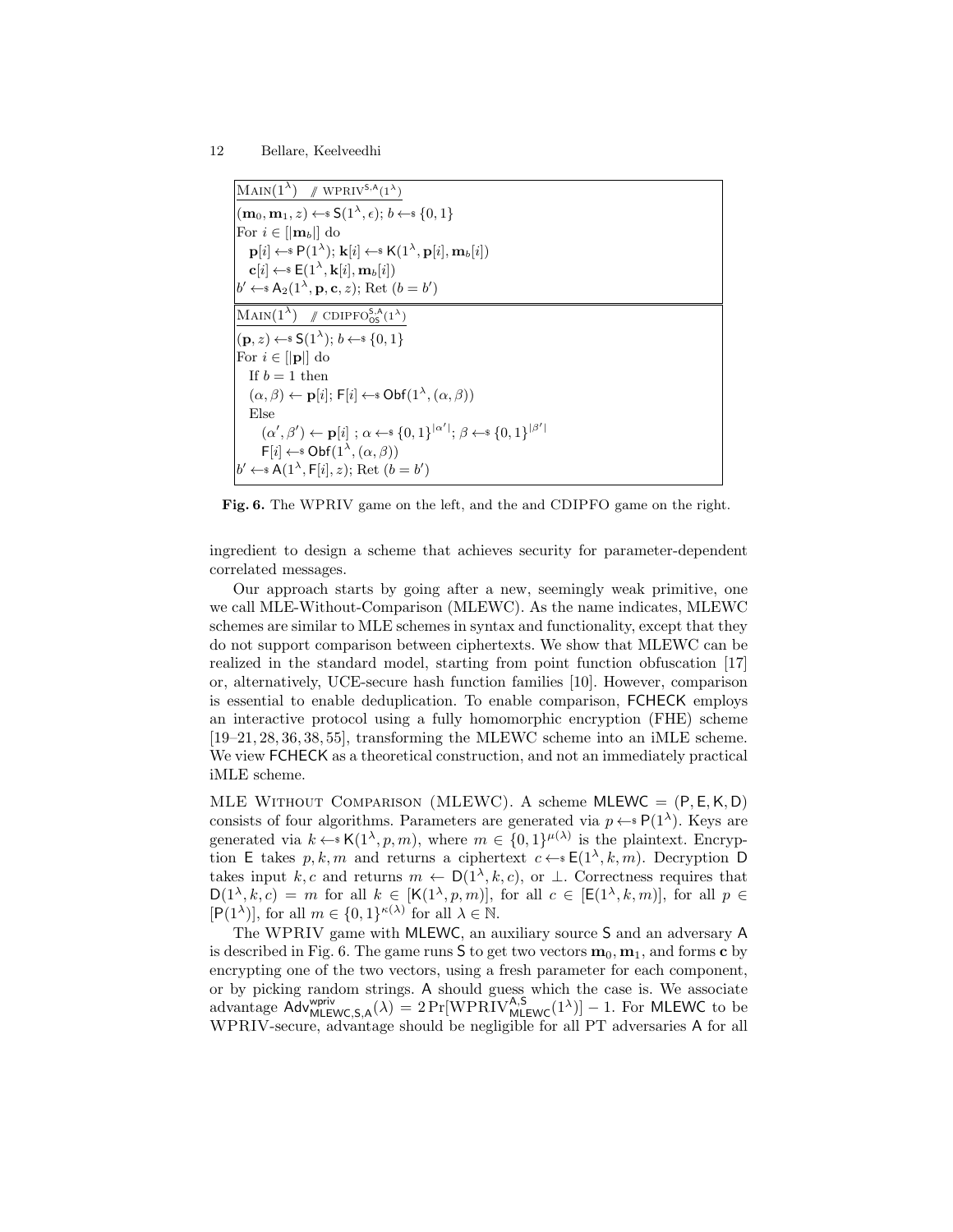unpredictable PT auxiliary sources S. Note that unlike PRIV, here, a fresh parameter is picked for each encryption, and although we will end up using WPRIV-secure schemes to build parameter-dependent iMLE, in the WPRIV game, the source S is not provided the parameters.

FULLY HOMOMORPHIC ENCRYPTION (FHE) [36]. An FHE scheme  $FHE =$  $(K_f, E_f, D_f, Ev_f)$  is a 4-tuple of algorithms. Key generation  $K_f(1^{\lambda})$  returns  $(pk, sk)$ , encryption  $E_f(1^{\lambda})$  takes pk, plaintext  $m \in M(\lambda)$ , and returns ciphertext c, and decryption returns  $m' \leftarrow D_f(1^{\lambda}, sk, c)$  on input sk and ciphertext c, where  $m = \perp$  indicates an error. The set of valid ciphertexts is denoted by  $\mathbf{C}(\lambda) =$  ${c : D_f(1^{\lambda}, sk, c) \neq \bot, (pk, sk) \in [K_f(1^{\lambda})]}$ . Decryption correctness requires that  $D_f(1^{\lambda}, sk, \mathsf{E}_f(1^{\lambda}, pk, m)) = m$  for all  $(pk, sk) \in [\mathsf{K}_f(1^{\lambda})]$ , for all  $m \in \mathbf{M}(\lambda)$  for all  $\lambda \in \mathbb{N}$ .

Let  $\langle \cdot \rangle$  denote an encoding which maps boolean circuits f to strings denoted by  $\langle f \rangle$  such that there exists PT Eval which satisfies Eval $(\langle f \rangle, x) = f(x)$  for every valid input  $x \in \{0,1\}^n$ , where n is the input length of f. Evaluation Ev<sub>f</sub> takes input a public key  $pk$ , a circuit encoding  $\langle f \rangle$  and a tuple of ciphertexts c such that  $|c|$  is the input length of f and returns  $c' \leftarrow s E_{Vf}(1^{\lambda}, pk, \langle f \rangle, c)$ . Evaluation correctness requires that for random keys, on all functions and all inputs,  $E_{V_f}$  must compute the correct output when run on random coins, except with negligible error.

THE FCHECK SCHEME. Let  $FHE = (K_f, E_f, D_f, Ev_f)$  be an FHE scheme, and let MLEWC =  $(P, E, K, D)$  be a MLEWC scheme where K is deterministic. The FCHECK[FHE, MLEWC] iMLE scheme is described in Fig. 5. The Init algorithm is omitted: it lets  $U \leftarrow \emptyset$ , and lets fil and own be empty tables.

In FCHECK, clients encrypt their plaintexts with MLEWC to be stored on the server, but pick a fresh parameter each time. The server's storage consists of a list of ciphertext-parameter pairs  $c[i], p[i]$ . When a client wants to put m, for each such  $\mathbf{c}[i], \mathbf{p}[i]$ , the server should generate a key  $\mathbf{k}[i] \leftarrow \mathsf{K}(1^{\lambda}, \mathbf{p}[i], m)$  and check if  $D(1^{\lambda}, \mathbf{k}[i], \mathbf{c}[i]) = m$ .

A match means that a duplicate ciphertext already exists on the server, while no match means that  $m$  is a fresh plaintext. The search for a match should be carried without the server learning  $m$  and is hence done over FHE ciphertexts of the components. The client sends  $pk$  and  $c_f \leftarrow s \mathsf{E}_{f}(1^{\lambda}, pk, m)$  and the server encrypts each  $\mathbf{c}[i], \mathbf{p}[i]$  to get  $c_c$  and  $c_p$  and runs Ev<sub>f</sub> on the cmp circuit described below with these values.

 $cmp(m, p, c, r, n, i)$ 

If  $D(1^{\lambda}, K(1^{\lambda}, p, m), c) = m$  and  $r = 0^{\kappa(\lambda)}$  then return  $p, i + 1, i + 1$ Else return  $r, n, i + 1$ 

The client is provided the encryptions of r and n in the end. If  $n = 0$ , no match was found, and the client picks  $p \leftarrow s \mathsf{P}(1^{\lambda})$ , computes  $c \leftarrow \mathsf{E}(1^{\lambda}, \mathsf{K}(1^{\lambda}, p, m), m)$ , and sends  $p, c$  to be stored on the server. Otherwise,  $n$  refers to the index of the match, and serves as the tag, and  $r$  refers to the parameter in the match. Now the client computes  $k \leftarrow K(1^{\lambda}, r, m)$ , encrypts it under its private key, and stores the result on the server. The Reg and Get protocols proceed in a simple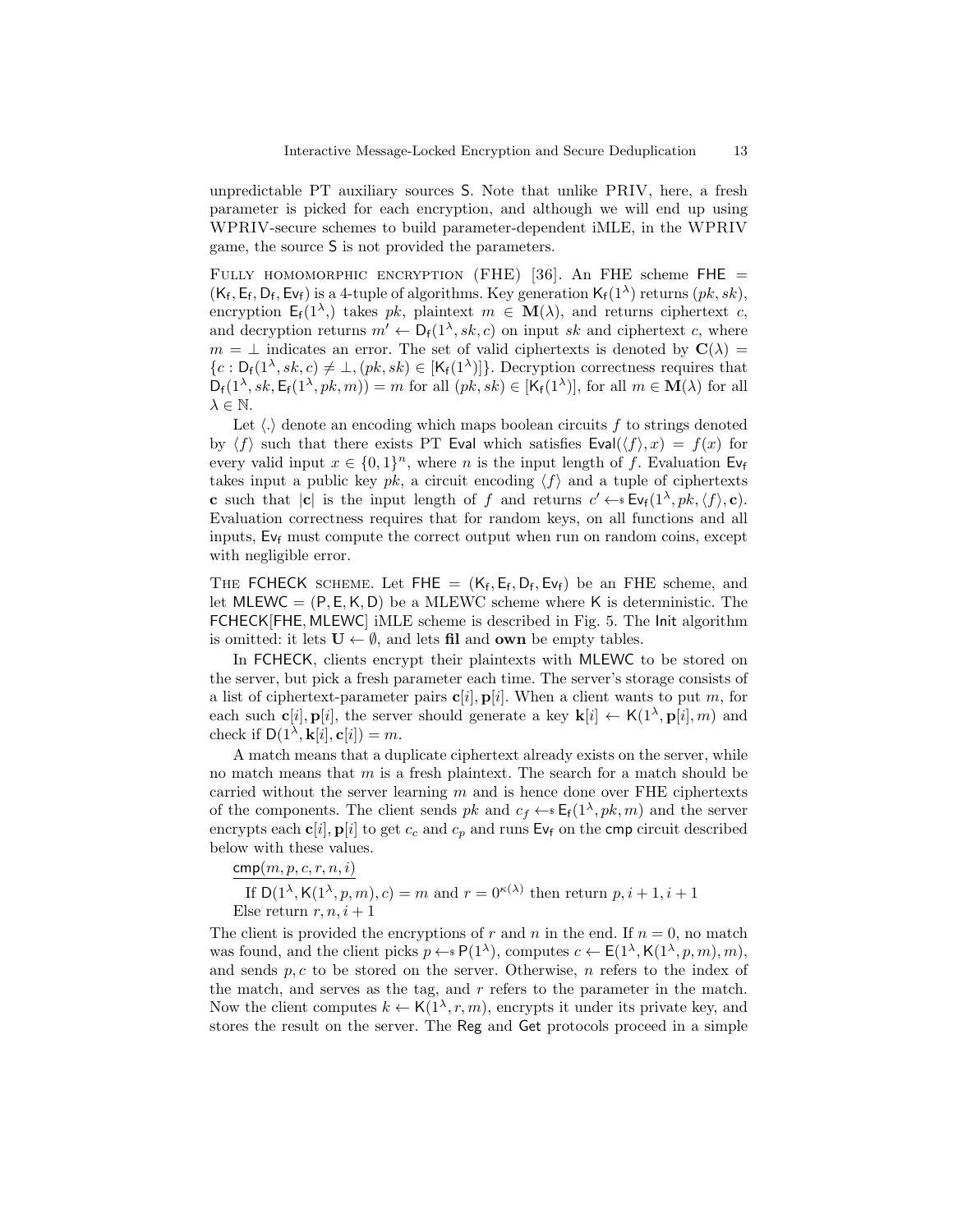manner, and are described in Fig. 5. It can be checked that FCHECK performs deduplication as expected, and we show this formally in the full version.

| $\mathsf{E}(1^{\lambda}, k_{\mathsf{H}}, k, m)$                                          | $D(1^{\lambda}, k_H, k, c_0, \ldots c_n)$                                  |
|------------------------------------------------------------------------------------------|----------------------------------------------------------------------------|
| $c_0 \leftarrow \text{sbf}(1^{\lambda}, k, 0)$                                           | If Eval $(1^{\lambda}, c_0, k) = \bot$ then ret $\bot$                     |
| For $i \in   m  $ do                                                                     | For $i \in [n]$ do                                                         |
| $c_i \leftarrow \text{S} \text{Obf}(1^{\lambda}, k  \langle i, \ell \rangle    m[i], 0)$ | If $\text{Eval}(1^{\lambda}, c_i, k  \langle i, \ell \rangle  0) = 1$ then |
| Ret $c_0, \ldots c_{ m }$                                                                | $m_i \leftarrow 0$                                                         |
|                                                                                          | else $m_i \leftarrow 1$                                                    |
|                                                                                          | Ret $m_1 \vert \vert \ldots \vert \vert m_n$                               |

Fig. 7. The HtO MLEWC scheme, with a CR hash HF and a point obfuscation scheme OS. Here, parameters are generated via  $P(1^{\lambda})$  which runs  $K_h(1^{\lambda})$  and returns the output, while message-derived keys are generated by letting  $\mathsf{K}(1^{\lambda}, k_{\mathsf{H}}, m)$  return  $k \leftarrow H(1^{\lambda}, k_{\rm H}, m).$ 

**Theorem 1.** If MLEWC is a correct MLEWC scheme then FCHECK[MLEWC, FHE] is Rec-secure.

**Proof sketch.** Observe that that whenever a client puts  $m$ , and a match is found in Put[2, 1], the client asks for the p, c pair corresponding to the index with the match, and checks by itself that this pair is a valid ciphertext for  $m$ . This, combined with the immutability of fil and own leads to perfect recovery correctness.

Theorem 2. If MLEWC is WPRIV-secure and FHE is CPA-secure, then FCHECK[MLEWC, FHE] is PDPRIV-secure.

**Proof sketch.** We replace the  $c_2$  components with encryptions of random strings, and use the CPA security of FHE to justify this. Now, only the p, c pairs of the plaintexts reside on the server, and hence we can hope to show that if there exists an adversary A that can guess the challenge bit from only the  $p, c$  values, then such an A can be used to build another adversary B which breaks WPRIV security of MLEWC.

But this cannot be accomplished right away. When A asks the game to run Put with some  $\mathbf{m}_b[i]$ , then B cannot simulate Put[2, 1] which looks through **p**, **c** for a match for  $\mathbf{m}_b[i]$  without knowing  $\mathbf{m}_b[i]$ . The proof first gets rid of the search step in  $Put[2, 1]$  and then builds B. We argue that the search step can be avoided. The adversary A, with no knowledge of the messages that the unpredictable source S produced, would have been able to use Msg to put a ciphertext for a  $\mathbf{m}_b[i]$  only with negligible probability.

Constructing MLEWC schemes. To get an iMLE scheme via FCHECK, we still need to construct a MLEWC scheme. The lack of comparison means that MLEWC schemes should be easier to construct compared to MLE schemes, but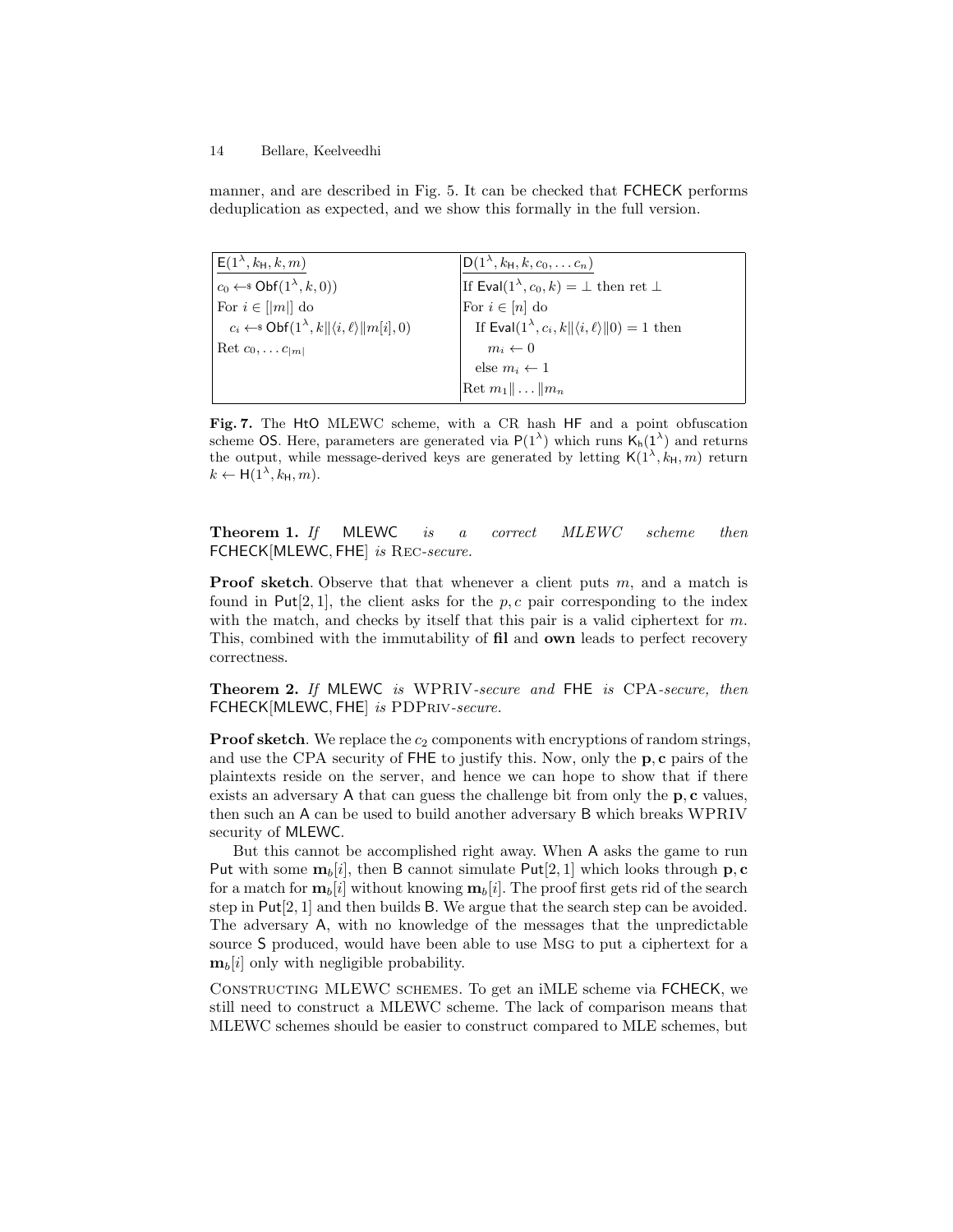constructions must still overcome two technical challenges: encrypting messages with keys derived from the messages themselves, and dealing with correlated messages. We explore two approaches to overcoming these two challenges. The first utilizes a special kind of point-function obfuscation scheme, and the second uses a UCE-secure [10] hash function. This construction, which we describe in the full version. is straightforward. We start with a hash function family,  $HF =$  $(K_h, H)$ . Parameter generation picks a hash key  $k_H$ . Given m, the key is generated as  $k \leftarrow H(1^{\lambda}, k_H, m, 1^{\lambda}),$  and ciphertext as  $c \leftarrow H(1^{\lambda}, k_H, k, 1^{|m|}) \oplus m$ . Decryption, on input  $k, c$  removes the mask to recover m.

We now elaborate on the first approach, which builds a MLEWC scheme from a composable distributional indistinguishable point-function obfuscation scheme (CDIPFO) [17]. To give a high level idea for why CDIPFOs are useful, we note that point-function obfuscation is connected to encryption secure when keys and messages are related [25]. Moreover, CDIPFOs, due to their composability, remain secure even when obfuscations of several correlated points are provided and thus enable overcoming the two challenges described above.

Let  $\alpha, \beta \in \{0,1\}^*$ . We let  $\phi_{\alpha,\beta} : \{0,1\}^* \to \{\beta,\perp\}$  denote the function that on input  $\gamma \in \{0,1\}^*$  returns  $\beta$  if  $\gamma = \alpha$ , and  $\bot$  otherwise. We call  $\alpha$  the special input, and  $\beta$  the special output. A point function obfuscator  $\mathsf{OS} = (\mathsf{Obf}, \mathsf{Eval})$  is a pair of algorithms. Obfuscation takes  $(\alpha, \beta)$  and outputs  $\mathsf{F} \leftarrow \mathsf{s} \mathsf{Obf}(1^{\lambda}, (\alpha, \beta)),$ while Eval takes F, and a point  $\gamma$  and returns  $y \leftarrow s$  Eval $(1^{\lambda}, F, \gamma)$ . Correctness requires that  $\text{Eval}(1^{\lambda}, \text{Obf}(1^{\lambda}, \alpha, \beta), \alpha) = \beta$  for all  $\alpha, \beta \in \{0, 1\}^*$ , for all  $\lambda \in \mathbb{N}$ .

A PF source S outputs a tuple of point pairs p, along with auxiliary information z. There exist  $m : \mathbb{N} \to \mathbb{N}$  and  $\ell : \mathbb{N} \times \mathbb{N} \to \mathbb{N}$  such that  $|\mathbf{p}| = m(\lambda)$ , and  $|\mathbf{p}[i, 0]| = \ell(\lambda, 0)$  and  $|\mathbf{p}[i, 1]| = \ell(\lambda, 1)$  for all  $i \in [m(\lambda)]$ . Guessing probability  $\mathbf{GP}_{\mathsf{S}}(\lambda)$  is defined as  $\max_i(\mathbf{GP}(\mathbf{p}[i,0]|z))$  when  $(\mathbf{p}, z) \leftarrow \mathsf{S}(1^{\lambda})$ . We say that S is unpredictable if  $\mathbf{GP}_{\mathsf{S}}(\cdot)$  is negligible.

Distributional indistinguishability for point function obfuscators is captured by the CDIPFO game (Fig. 6) associated with OS, an PF source S, and an adversary A. At a high level, the game either provides OS-obfuscations of point functions from S, or from a uniform distribution, and to win, the adversary A should guess which the case is. We associate advantage  $\text{Adv}_{OS,S,A}^{\text{cdipfo}}(\lambda) = 2 \Pr[\text{CDIPFO}_{OS}^{\text{A},S}(1^{\lambda})] -$ 1 with OS, S and A and say that OS is CDIPFO-secure if advantage is negligible for all PT A for all unpredictable PT S. Bitansky and Canetti show that CDIPFOs can be built in the standard model, from the t-Strong Vector Decision Diffie Hellman assumption [17].

Let  $HF = (K_h, H)$  denote a family of CR hash functions. The Hash-then-Obfuscate transform  $HtO[HF, OS] = (P, E, K, D)$  associates an MLEWC scheme with HF and OS as in Fig. 7, restricting the message space to  $\ell$ -bit strings. At a high level, a key is generated by hashing the plaintext m with  $HF$ , and m is obfuscated bit-by-bit, with the hash as the special input. Decryption, given the hash, can recover m from the obfuscations. Correctness follows from the correctness of OS, and the following theorem shows WPRIV-security.

Theorem 3. If HF is CR-secure, and OS is CDIPFO-secure, then HtO[HF, OS] is WPRIV-secure.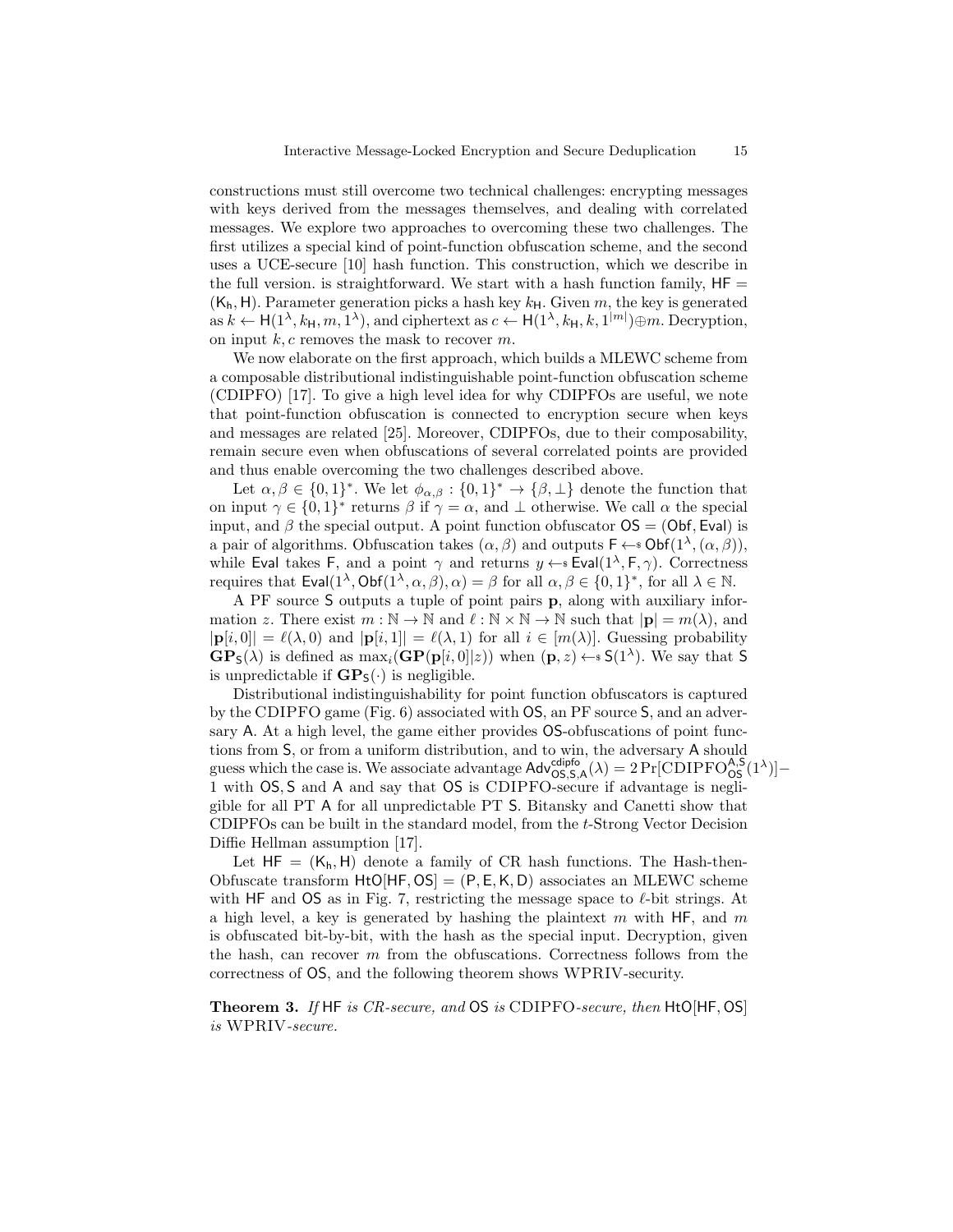The proof of the theorem and some remarks on HtO appear in the full version.

# 5 Incremental updates

In this section, we define iMLE with incremental updates, and provide a construction which achieves this goal. Building MLE schemes which can support incremental updates turns out to be challenging. On the one hand, it is easy to show that deterministic MLE schemes cannot support incremental updates. We elaborate on this in full version. On the other hand, randomized MLE schemes seem to need complex machinery such as NIZK proofs of consistency [1] to support incremental updates while retaining the same level of security as deterministic schemes, which makes them unfit for practical usage. We show how interaction can be exploited to achieve incremental updates in a practical manner, by building an efficient ROM iMLE scheme IRCE that supports incremental updates. We fix Hamming distance as the metric. In the full version, we define incremental updates w.r.t edit distance, and extend IRCE to work in this setting.

An interactive message-locked encryption scheme iMLE with updates supports an additional protocol Upd along with the usual three protocols Reg, Put, and Get. The Upd protocol updates a ciphertext of a file  $m_1$  stored on the server to a ciphertext of an updated file  $m_2$ . Here, Upd[1] (i.e. the client-side algorithm) takes inputs f,  $\sigma_C$ , and two plaintexts  $m_1, m_2$ , and outputs a new identifier  $f_2 \in \{0,1\}^*$ .

Now, the Rec game (Fig. 3) which asks for correct recovery of files also imposes conditions on update, namely that if a legitimate client puts a file on the server, it should be able to get the file later along with updates made to the file. This is captured by letting the adversary pick Upd as the protocol in the INIT procedure. The WINCHECK procedure, which checks if the adversary has won, is now invoked at successful runs of Upd additionally. It infers the value of f used in the update protocol as well as the updated plaintext  $m_2$  and sets  $T[f] \leftarrow m_2$ , thus letting the adversary to win if a get at f does not return  $m_2$ .

We say that a scheme iMLE has incremental updates if the communication cost of updating a ciphertext for  $m_1$  stored on the server to a ciphertext for  $m_2$ is a linear function of  $\text{HAMM}(m_1, m_2)$  and  $\log |m_2|$ . More formally, there exists a linear function  $u : \mathbb{N} \times \mathbb{N} \to \mathbb{N}$  such that for all client parameters  $\sigma_C$ , for all serverside states  $\sigma_S \in \{0,1\}^*$ , for all plaintexts  $m_1, m_2 \in \{0,1\}^*$  such that  $|m_1| = |m_2|$ , for all coins  $r_1, r_2$ , for all  $f \in \{0, 1\}^*$ , if  $(m_1, \sigma_S') \leftarrow \mathsf{Run}(\mathsf{Get}, (\sigma_C, f), \sigma_S; r_1)$ , and  $(f', \sigma_S'$  $\leftarrow$  Run(Upd,  $(\sigma_C, m_1, m_2), \sigma_S; r_2)$ , and  $f' \neq$  $\perp$ , then  $|\mathsf{Msgs}(\mathsf{Upd},(\sigma_C, m_1, m_2), \sigma_S; r_2)| \leq \mathsf{HAMM}(m_1, m_2)u(\log |m_1|, \lambda).$ 

PRELIMINARIES. A deterministic symmetric encryption  $(D-SE)$  scheme  $SE =$  $(E, D)$  is a pair of algorithms, where encryption returns  $c \leftarrow E(1^{\lambda}, k, m)$  on input plaintext  $m \in \{0,1\}^*$  and key  $k \in \{0,1\}^{\kappa(\lambda)}$ , and decryption returns  $m \leftarrow D(1^{\lambda}, k, c)$ . Correctness requires  $D(1^{\lambda}, k, E(1^{\lambda}, k, m)) = m$  for all plaintexts  $m \in \{0,1\}^*$  for all keys  $k \in \{0,1\}^{\kappa(\lambda)}$  for all  $\lambda \in \mathbb{N}$ . We say that SE supports incremental updates w.r.t Hamming distance if there exists an algorithm U such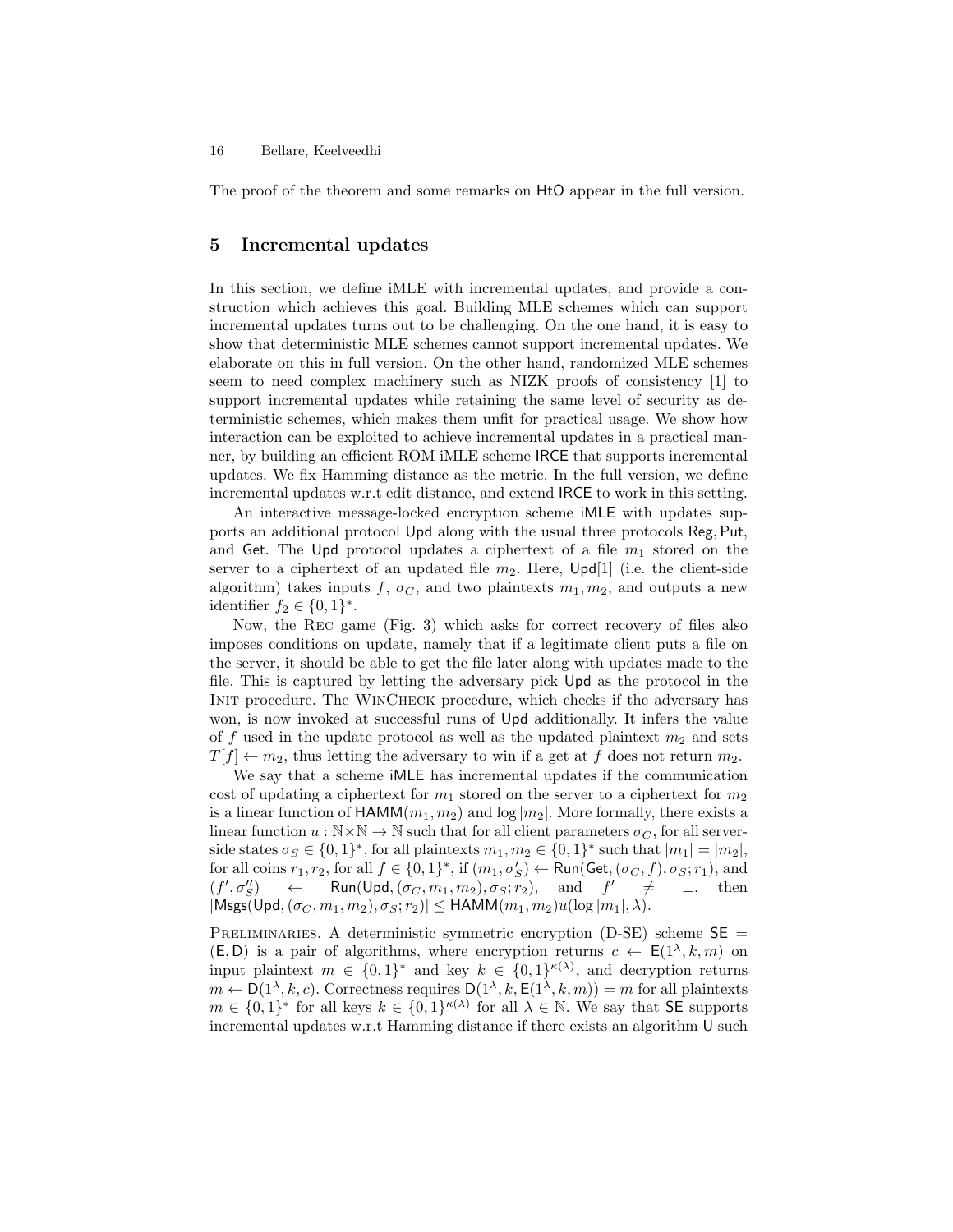| $\ln$ it $(1^{\lambda})$                                                                                                                                                                               |                         |                                                                                                                                              |  |  |  |
|--------------------------------------------------------------------------------------------------------------------------------------------------------------------------------------------------------|-------------------------|----------------------------------------------------------------------------------------------------------------------------------------------|--|--|--|
| $ p \leftarrow \{0,1\}^{\kappa(\lambda)}$ ; $\mathbf{U} \leftarrow \emptyset$ ; fil $\leftarrow \emptyset$ ; own $\leftarrow \emptyset$ ; Ret $\sigma_S = (p, \mathbf{U}, \mathbf{fil}, \mathbf{own})$ |                         |                                                                                                                                              |  |  |  |
| $\mathsf{Reg}[1](\epsilon)$                                                                                                                                                                            |                         | $\mathsf{Reg}[2](\sigma_S)$                                                                                                                  |  |  |  |
| $ k \leftarrow \{0,1\}^{\kappa(\lambda)}$                                                                                                                                                              | $\epsilon$<br>u, p      | $u \leftarrow \{0,1\}^{\lambda} \setminus \mathbf{U}; \mathbf{U} \leftarrow \mathbf{U} \cup \{u\}$                                           |  |  |  |
| $\text{Ret}(k, u, p)$                                                                                                                                                                                  |                         |                                                                                                                                              |  |  |  |
| $\mathsf{Get}[1]((k,u,p),t)$                                                                                                                                                                           |                         | $\overline{\mathsf{Get}}[2](\sigma_S)$                                                                                                       |  |  |  |
|                                                                                                                                                                                                        | u, t<br>$c_1, c_2, c_3$ | $(c_1, c_2) \leftarrow \textbf{fil}[t]; c_3 \leftarrow \textbf{own}[u, t]$<br>If $c_3 = \perp$ then $(c'_1, c'_2) \leftarrow (\perp, \perp)$ |  |  |  |
| If $c_1 = \perp$ then ret $\perp$<br>$ k_2 \leftarrow D(1^{\lambda}, k, c_3)$<br>Ret $D(1^{\lambda}, k_2 \oplus c_2, c_1)$                                                                             |                         |                                                                                                                                              |  |  |  |

Fig. 8. The Init algorithm, and Reg and Get protocols of the IRCE iMLE scheme.

that  $\mathsf{U}(1^{\lambda}, \mathsf{E}(1^{\lambda}, k, m_1), \mathsf{diff}(m_1, m_2)) = \mathsf{E}(1^{\lambda}, k, m_2)$  for all plaintexts  $m_1, m_2 \in$  $\{0,1\}^*$  for all keys  $k \in \{0,1\}^{\kappa(\lambda)}$  for all  $\lambda \in \mathbb{N}$ .

Key-recovery security is defined through game  $\operatorname{KR}_{\mathsf{SE}}^{\mathsf{A}}(1^{\lambda})$  which lets adversary A query an oracle ENC with a plaintext m then picks  $k \leftarrow \{0,1\}^{\kappa(\lambda)}$  and returns  $E(1^{\lambda}, k, m)$ ; A wins if it can guess k.

The CPA security game  $CPA_{\mathsf{SE}}^{\mathsf{A}}(1^{\lambda})$ , picks  $b \leftarrow s \{0, 1\}$  and  $k \leftarrow s \kappa(\lambda)$ , runs A with access to ENC, and responds to queries m by returning  $c \leftarrow \mathsf{E}(k,m)$  if  $b = 1$  and returning a random |c|-bit string if  $b = 0$ . To win, the adversary should guess *b*. We define advantages  $Adv_{\mathsf{SE},\mathsf{A}}^{\mathsf{kr}}(\lambda) = \Pr[\text{KR}_{\mathsf{SE}}^{\mathsf{A}}(1^{\lambda})]$  and  $Adv_{\mathsf{SE},\mathsf{A}}^{\mathsf{cpa}}(\lambda) = 2$ .  $Pr[CPA_{\mathsf{SE}}^{\mathsf{A}}(1^{\lambda})]-1$  and say that  $\mathsf{SE}$  is KR-secure (resp. CPA-secure) if  $\mathsf{Adv}_{\mathsf{SE,A}}^{\mathsf{kr}}(\cdot)$ (resp.  $Adv_{\mathsf{SE},\mathsf{A}}^{\mathsf{cpa}}(\cdot)$ ) is negligible for all PT A. The CTR mode of operation over a blockcipher, with a fixed IV is an example of a D-SE scheme with incremental updates, and KR and CPA security.

A hash function H with  $\kappa(\lambda)$ -bit keys is a PT algorithm that takes  $p \in$  $\{0,1\}^{\kappa(\lambda)}$  and a plaintext m returns hash  $h \leftarrow \mathsf{H}(p,m)$ . Collision resistance is defined through game  $CR_{\mathsf{H}}^{\mathsf{A}}(1^{\lambda})$ , which picks  $p \leftarrow s \{0,1\}^{\kappa(\lambda)}$ , runs adversary  $A(1^{\lambda}, p)$  to get  $m_0, m_1$ , and returns True if  $m_0 \neq m_1$  and  $H(p, m_1) = H(p, m_2)$ . We say that H is collision resistant if  $Adv_{H,A}^{cr}(\lambda) = Pr[CR_H^A(1^{\lambda})]$  is negligible for all PT A.

A table T is immutable if each entry  $T[t]$  can be assigned only one value after initialization. Immutable tables supports the Set-iff-empty, or SiffE operation, which takes inputs a table T, an index f, and a value m. If  $T[f] = \perp$  then  $T[f] \leftarrow m$  and m is returned; otherwise  $T[f]$  is returned.

THE IRCE SCHEME. Let H denote a hash function with  $\kappa(\lambda)$ -bit keys and  $\kappa(\lambda)$ bit outputs, and let  $SE = (E, D)$  denote a D-SE scheme with  $\kappa(\lambda)$ -bit keys, where ciphertexts have same lengths as plaintexts and incremental updates are supported through an algorithm U. The IMLE scheme IRCE[SE, H] is described in figures 8 and 9. We call the construction IRCE, expanding to interactive ran-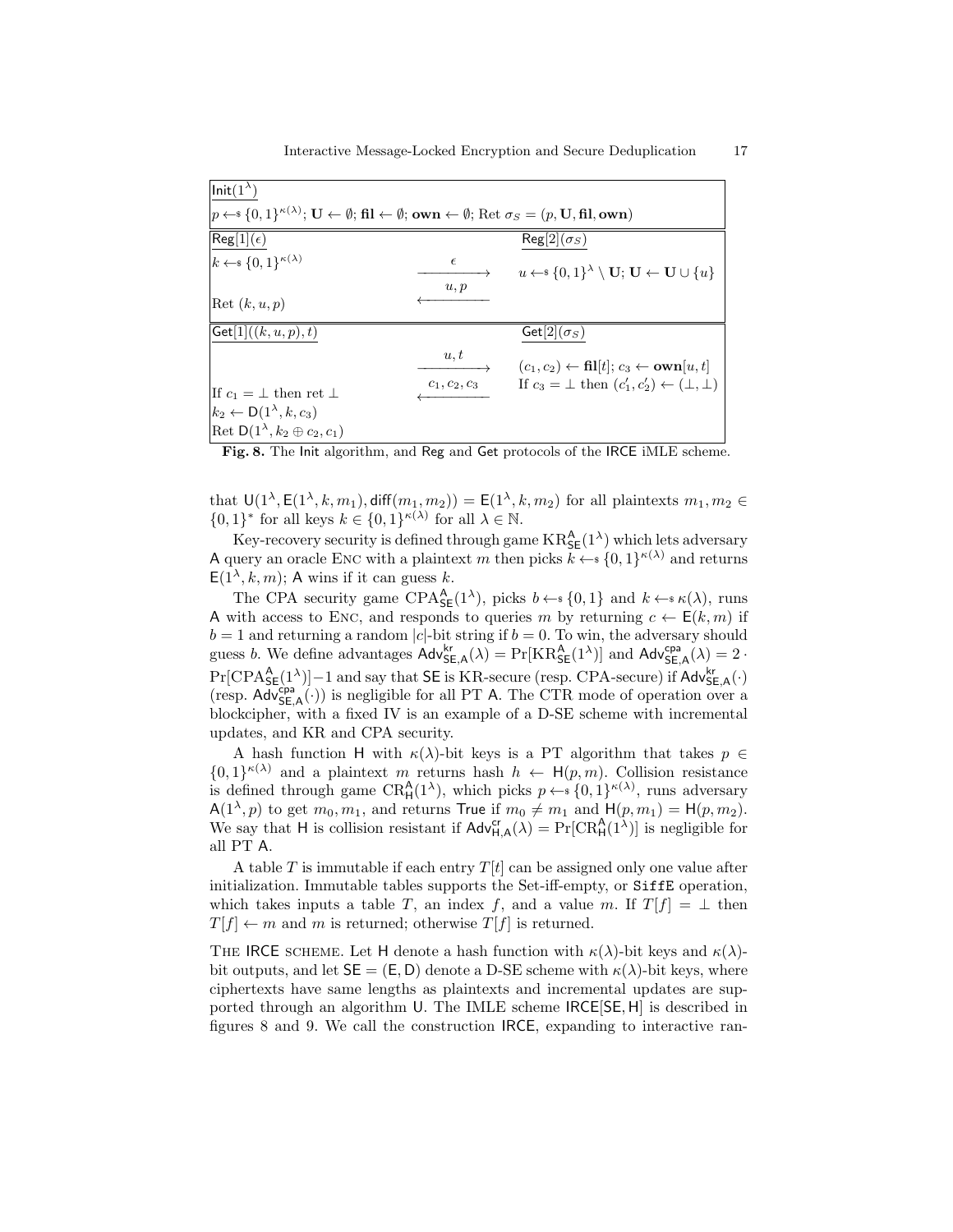domized convergent encryption. since it resembles the randomized convergent encryption (RCE) scheme of [12].

To describe how IRCE works, let us consider a IMLE scheme built around RCE. In RCE, to put  $m$  on the server, the client encrypts  $m$  with a random key  $\ell$  to get  $c_1$ , and then encrypts  $\ell$  with  $k_m = H(p, m)$  to get  $c_2$ , where p is a system-wide public parameter. Then,  $k_m$  is hashed once more to get the tag  $t = H(p, k_m)$ . The client sends  $t, c_1, c_2$  and the server stores  $c_1, c_2$  in a table fil at index  $t$ . If another client starts with  $m$ , it will end up with the same  $t$ , although it will derive a different  $c'_1, c'_2$ , as  $\ell$  is picked at random. However, when this client sends  $t, c'_1, c'_2$ , the server knows that  $\mathbf{fil}[t]$  is not empty, meaning a duplicate exists, and hence will drop  $c'_1, c'_2$ , thereby achieving deduplication. The second client should be able to recover m by sending t to the server, receiving  $c_1, c_2$ , recovering  $\ell$  from  $c_2$  and decrypting  $c_1$ . However, the problem with RCE is that, when the first client sends  $t, c_1, c_2$ , the server has no way of checking whether  $c_1, c_2$  is a proper ciphertext of m, or a corrupted one. Thus, the second client, in spite of storing a ciphertext of  $m$  on the server might not be able to recover  $m$  — this violates our soundness requirement. We will now fix this issue with interaction.

The Put protocol in IRCE differs in that, if the server finds that  $\mathbf{fil}[t] \neq \perp$  then it responds with  $h, c'_2$ , where  $(c'_1, c'_2) \leftarrow \textbf{fil}[t]$  and  $h \leftarrow \textbf{H}(p, c'_1)$ . Now, the client can check that  $H(p, E(1^{\lambda}, c_2' \oplus k_m, m)) = h$  which means that whenever deduplication happens, the client can check the validity of the duplicate ciphertext, which in turn guarantees soundness. The Put protocol is specified in Fig. 9, and is a bit more involved than our sketch here. Specifically, the clients are assigned unique identifiers which are provided during Put. The message-derived key  $k_m$ is also encrypted to get  $c_3$  (under per-client keys) and stored on the server, in a separate table own, which enables checking that a client starting a get protocol with an identifier did put the file earlier. If the client is the first to put a ciphertext with tag t, then the server still returns  $H(p, c_1), c_2, c_3$  so that external adversaries cannot learn if deduplication occurred. We note that in Fig. 9, the fil and own tables are immutable, and this will help in arguing soundness of the scheme.

The Init algorithm (Fig. 8) sets up the fil and own tables, and additional server-side state, and picks a key  $p$  for H, which becomes the public-parameter of the system. The Reg protocol (Fig. 9) sets up a new client by creating a unique client identifier  $u$ , and providing the client  $p$ . The client also picks a secret key  $k$  without the involvement of the server. The Get protocol (Fig. 9) recovers a plaintext from the identifier, which in the case of IRCE is the tag.

IRCE supports incremental updates, as described in Fig. 9. If the client wants to update m to  $m_2$ , it does not have to resend all of  $c_1, c_2, c_3$ . Instead, it can use the same key  $\ell$  and incrementally update  $c_1$ , and compute new values for  $c_2$ and  $c_3$ , along with the new tag  $t_2$ . If the server finds that  $\textbf{fil}[t_2]$  is not empty, the same check as in Put is performed.

It is easy to see that IRCE performs deduplication, and supports incremental updates. In the full version, we formally state and prove the deduplication and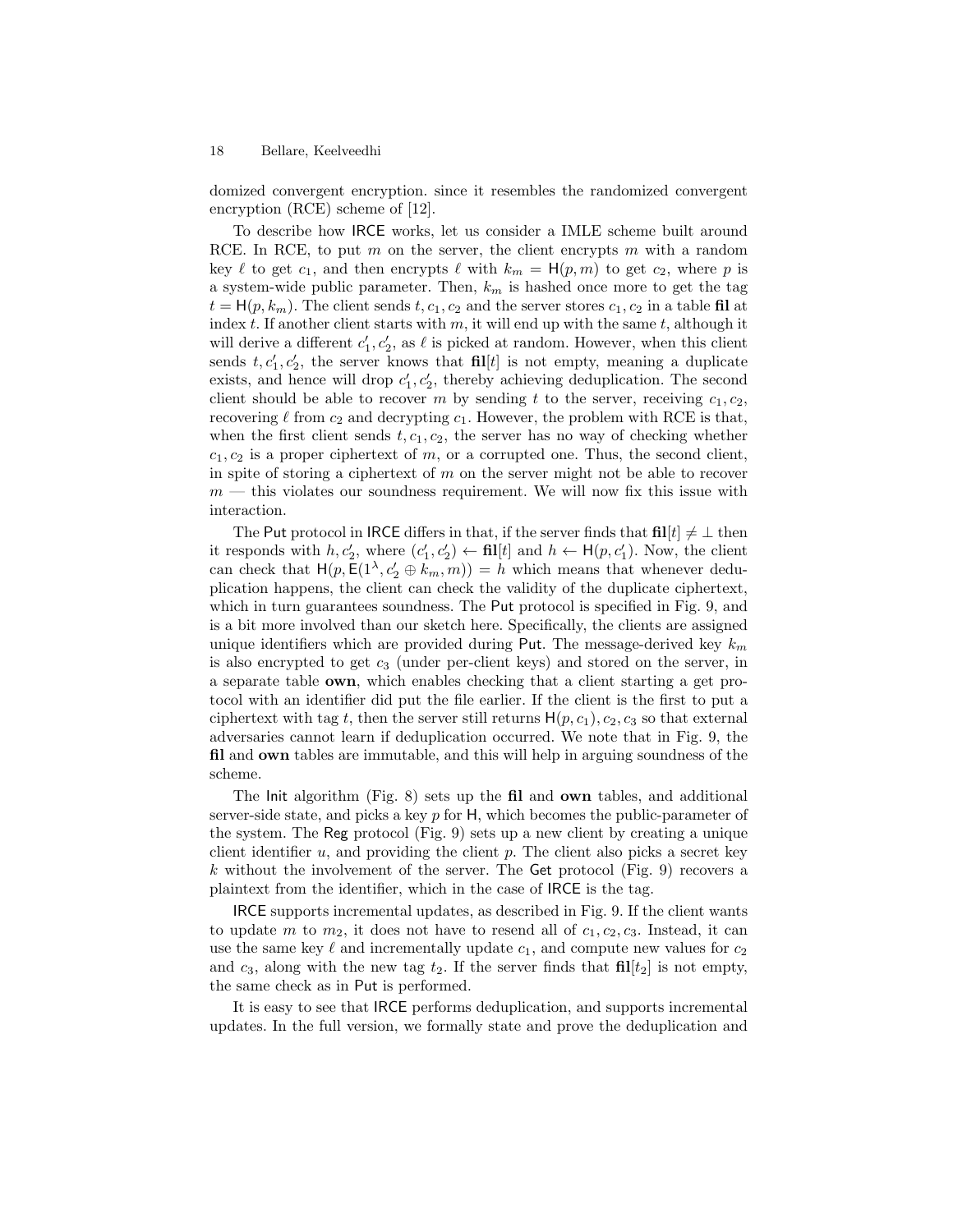$Put[1]((k, u, p), m)$  Put $[2](\sigma_S)$  $\ell \leftarrow \{ 0, 1 \}^{\kappa(\lambda)}; c_1 \leftarrow E(1^{\lambda}, \ell, m)$  $k_m \leftarrow H(p, m); c_2 \leftarrow k_m \oplus \ell; c_3 \leftarrow$  $E(1^{\lambda}, k, k_m)$  $t \leftarrow H(p, k_m)$   $u, c_1, c_2, c_3, t$  $\overrightarrow{c_1,c_2}, \overrightarrow{c_3,c_1}$   $(c_1,c_2) \leftarrow \texttt{SiffE(fil}, t, c_1, c_2)$  $h \leftarrow H(p, c_1)$  $h, c_2', c_3' \hspace{1em} c_3 \leftarrow \texttt{SiffE}(\textbf{own}, (u, t), c_3)$ If  $c_3 \neq c'_3$  then ret ⊥  $\ell' \leftarrow c_2' \oplus k_m$  $c''_1 \leftarrow \mathsf{E}(1^\lambda, \ell', m)$  $h' \leftarrow H(p, c''_1)$ If  $h = h'$  then ret t Else ret ⊥  $[\mathsf{Upd}[1]((k,u,p),t,m_1,m_2)]$  Upd $[2](\sigma_S)$  $k_1 \leftarrow H(p, m_1); k_2 \leftarrow H(p, m_2)$  $\delta \leftarrow \text{diff}(m_1, m_2); t_2 \leftarrow \text{H}(p, k_2)$  $c_d \leftarrow k_1 \oplus k_2$ ;  $t_1 \leftarrow \mathsf{H}(p, k_1)$  $c_3 \leftarrow E(1^{\lambda}, k, k_2)$  $, k, k_2$ )  $u, t_1, t_2, c_3, c_d, \delta$  $\longrightarrow$  If  $\mathbf{own}[u, t_1] \neq \bot$  then  $c_3 \leftarrow \texttt{Siffe}(\textbf{own}, (u, t), c_3)$  $c_1, c_2 \leftarrow \textbf{fil}[t_1]$  $c'_1 \leftarrow \mathsf{patch}(c_1, \delta)$  $c_2' \leftarrow c_2 \oplus c_d$  $(c_1',c_2') \leftarrow \texttt{SiffE}(\texttt{fil}, t_2, c_1', c_2')$ Else  $(c'_1, c'_2) \leftarrow (\perp, \perp)$  $h \leftarrow H(p, c'_1)$  $h, c'_2, c'_3$ If  $c_3 \neq c'_3$  then ret ⊥  $\longleftrightarrow$  $c''_1 \leftarrow E(1^{\lambda}, c'_2 \oplus k_2, m_2); h' \leftarrow H(p, c''_1)$ If  $h = h'$  then ret  $t_2$ ; Else ret ⊥

Fig. 9. The Put and Upd protocols of the IRCE iMLE scheme. The fil and own tables are immutable, and support the set-iff-empty operation (SiffE) explained in text.

incremental updates properties. We also provide a proof of the following theorem which shows that IRCE is Rec-secure (which, along with deduplication, establishes soundness).

Theorem 4. If H is collision resistant and SE is a correct D-SE scheme, then IRCE[H, SE] is Rec-secure.

**Proof sketch**. To win the REC game, the adversary A must put a plaintext  $m$ on the server, possibly update it to some  $m'$ , complete a Get instance with the identifier for  $m$  or  $m'$  and show that the result is incorrect.

The proof uses the immutability of **fil** and **own** to argue that the ciphertext stored in the server could not have changed between the failed Get instance and the last time the plaintext was put/updated. However, Put and Upd both ensure that the hash of the ciphertext stored on the server matches with the hash of a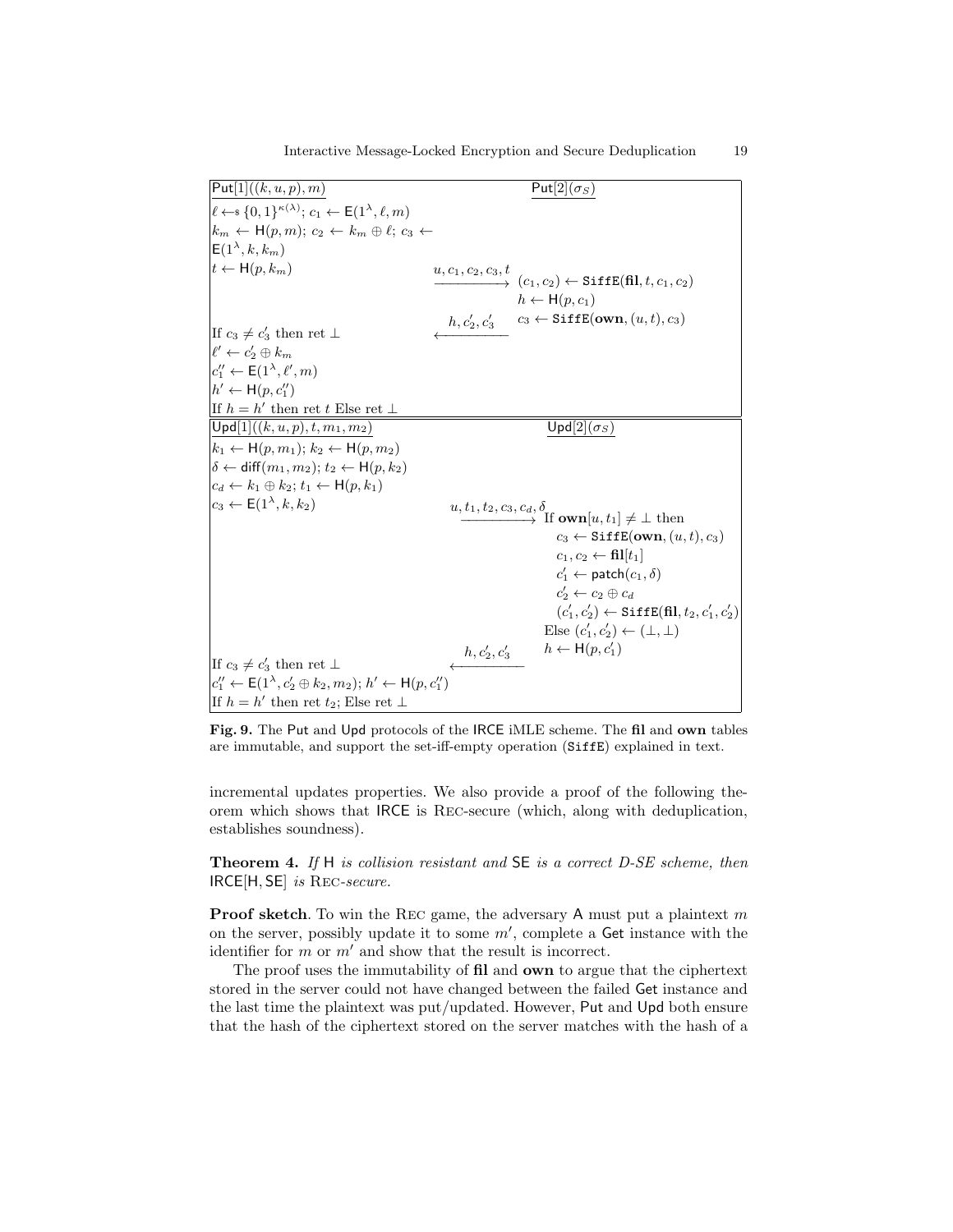correctly formed ciphertext for the plaintext being put/updated. Consequently, whenever A breaks REC-security, it is in effect finding a pair of colliding inputs, namely the hash inputs involved in the comparison. A CR adversary B can be built which has the same advantage as the Rec-advantage of A.

The following theorem (the proof of which appears in the full version) shows that IRCE is PRIV-secure in the ROM, assuming that  $SE$  is secure. Let IRCE<sub>RO</sub> denote the ROM analogue of IRCE, formed by modelling H as a random oracle.

**Theorem 5.** If SE is CPA-secure and KR-secure, then  $IRCE_{RO}[SE]$  is PRIVsecure.

**Proof sketch**. In PRIV, the source S outputs  $\mathbf{m}_0, \mathbf{m}_1$ , the game picks  $b \leftarrow s \{0, 1\}$ and adversary A can put and update components of  $\mathbf{m}_b$ , and finally gets to learn the server-side state. To win, A should guess b.

First, the  $c_3$  components are changed to encrypt random strings instead of message-derived keys  $\mathbf{k}_{m}[i]$ ; CPA security of SE makes this change indistinguishable by A. The proof then moves to a game where RO responses are no longer consistent with the keys and tags being generated. For instance, if S or A queries the RO at  $p||\mathbf{m}_b[i]$ , it gets a response different from  $\mathbf{k}_m[i]$ . The remainder of the proof involves two steps. First, we show that once we stop maintaining RO consistency, the adversary gets no information about the  $\ell$  values used to encrypt the messages, and hence guessing b means breaking either the CPA security or key recovery security of SE. Second, we argue that neither S nor A can detect that RO responses are inconsistent. This is because  $S$  does not know  $p$ , a prefix to the key and tag generation queries. An A that detects the inconsistency will break the CPA security of SE.

# Acknowledgments

We thank the PKC 2015 reviewers for their valuable comments. Bellare was supported in part by NSF grants CNS-1228890 and CNS-1116800. Work done while Keelveedhi was at UCSD, supported in part by NSF grants CNS-1228890 and CNS-1116800.

### References

- 1. M. Abadi, D. Boneh, I. Mironov, A. Raghunathan, and G. Segev. Message-locked encryption for lock-dependent messages. In R. Canetti and J. A. Garay, editors, CRYPTO 2013, Part I, volume 8042 of LNCS, pages 374–391. Springer, Aug. 2013.
- 2. A. Adya, W. Bolosky, M. Castro, G. Cermak, R. Chaiken, J. Douceur, J. Howell, J. Lorch, M. Theimer, and R. Wattenhofer. Farsite: Federated, available, and reliable storage for an incompletely trusted environment. ACM SIGOPS Operating Systems Review, 36(SI):1–14, 2002.
- 3. Amazon. S3. http://aws.amazon.com/s3/pricing/.
- 4. P. Anderson and L. Zhang. Fast and secure laptop backups with encrypted deduplication. In Proc. of USENIX LISA, 2010.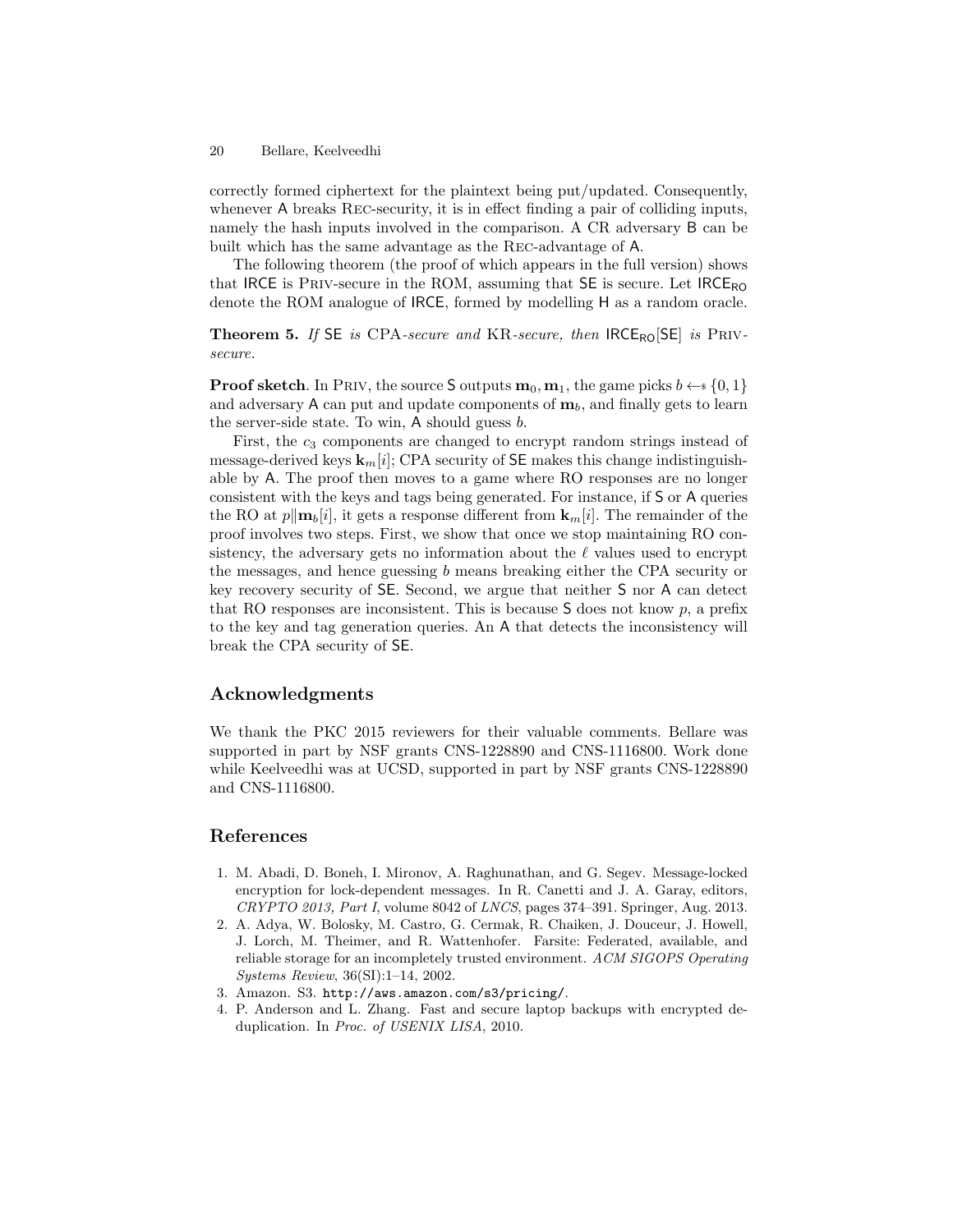- 5. C. Batten, K. Barr, A. Saraf, and S. Trepetin. pStore: A secure peer-to-peer backup system. Unpublished report, MIT Laboratory for Computer Science, 2001.
- 6. M. Bellare, A. Boldyreva, and A. O'Neill. Deterministic and efficiently searchable encryption. In A. Menezes, editor, CRYPTO 2007, volume 4622 of LNCS, pages 535–552. Springer, Aug. 2007.
- 7. M. Bellare, R. Canetti, and H. Krawczyk. A modular approach to the design and analysis of authentication and key exchange protocols (extended abstract). In 30th ACM STOC, pages 419–428. ACM Press, May 1998.
- 8. M. Bellare, O. Goldreich, and S. Goldwasser. Incremental cryptography: The case of hashing and signing. In Y. Desmedt, editor, CRYPTO'94, volume 839 of LNCS, pages 216–233. Springer, Aug. 1994.
- 9. M. Bellare, O. Goldreich, and S. Goldwasser. Incremental cryptography and application to virus protection. In 27th ACM STOC, pages 45–56. ACM Press, May / June 1995.
- 10. M. Bellare, V. T. Hoang, and S. Keelveedhi. Instantiating random oracles via uces. Cryptology ePrint Archive, Report 2013/424, 2013. Preliminary version in Crypto 2013.
- 11. M. Bellare and S. Keelveedhi. Interactive message-locked encryption and secure deduplication. Cryptology ePrint Archive, 2015. Preliminary version in PKC 2015.
- 12. M. Bellare, S. Keelveedhi, and T. Ristenpart. Message-locked encryption and secure deduplication. In T. Johansson and P. Q. Nguyen, editors, EURO- $CRYPT 2013$ , volume 7881 of *LNCS*, pages 296–312. Springer, May 2013.
- 13. M. Bellare and T. Kohno. A theoretical treatment of related-key attacks: RKA-PRPs, RKA-PRFs, and applications. In E. Biham, editor, EUROCRYPT 2003, volume 2656 of LNCS, pages 491–506. Springer, May 2003.
- 14. M. Bellare and D. Micciancio. A new paradigm for collision-free hashing: Incrementality at reduced cost. In W. Fumy, editor, EUROCRYPT'97, volume 1233 of LNCS, pages 163–192. Springer, May 1997.
- 15. M. Bellare and P. Rogaway. Entity authentication and key distribution. In D. R. Stinson, editor, CRYPTO'93, volume 773 of LNCS, pages 232–249. Springer, Aug. 1993.
- 16. M. Bellare and P. Rogaway. The security of triple encryption and a framework for code-based game-playing proofs. In S. Vaudenay, editor, EUROCRYPT 2006, volume 4004 of  $LNCS$ , pages 409–426. Springer, May / June 2006.
- 17. N. Bitansky and R. Canetti. On strong simulation and composable point obfuscation. In T. Rabin, editor, CRYPTO 2010, volume 6223 of LNCS, pages 520–537. Springer, Aug. 2010.<br>18. Bitcasa. Bitcas
- Bitcasa inifinite storage. http://blog.bitcasa.com/tag/ patented-de-duplication/.
- 19. Z. Brakerski. Fully homomorphic encryption without modulus switching from classical GapSVP. In R. Safavi-Naini and R. Canetti, editors, CRYPTO 2012, volume 7417 of LNCS, pages 868–886. Springer, Aug. 2012.
- 20. Z. Brakerski and V. Vaikuntanathan. Efficient fully homomorphic encryption from (standard) LWE. In R. Ostrovsky, editor, 52nd FOCS, pages 97–106. IEEE Computer Society Press, Oct. 2011.
- 21. Z. Brakerski and V. Vaikuntanathan. Fully homomorphic encryption from ring-LWE and security for key dependent messages. In P. Rogaway, editor,  $CRYPTO 2011$ , volume 6841 of  $LNCS$ , pages 505–524. Springer, Aug. 2011.
- 22. E. Buonanno, J. Katz, and M. Yung. Incremental unforgeable encryption. In M. Matsui, editor, FSE 2001, volume 2355 of LNCS, pages 109–124. Springer, Apr. 2001.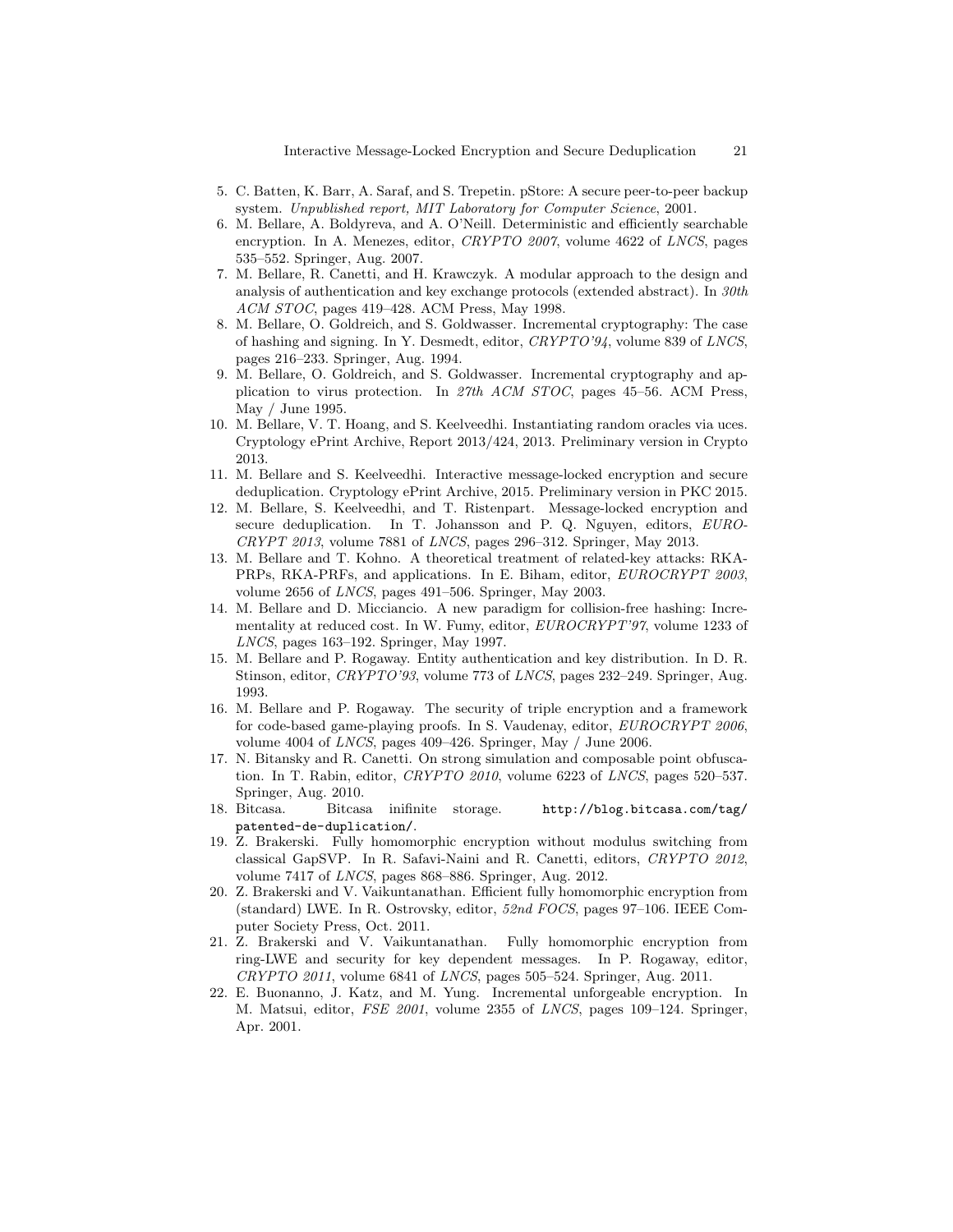- 22 Bellare, Keelveedhi
- 23. R. Canetti. Universally composable security: A new paradigm for cryptographic protocols. In 42nd FOCS, pages 136–145. IEEE Computer Society Press, Oct. 2001.
- 24. R. Canetti and R. R. Dakdouk. Obfuscating point functions with multibit output. In N. P. Smart, editor, EUROCRYPT 2008, volume 4965 of LNCS, pages 489–508. Springer, Apr. 2008.
- 25. R. Canetti, Y. T. Kalai, M. Varia, and D. Wichs. On symmetric encryption and point obfuscation. In D. Micciancio, editor, TCC 2010, volume 5978 of LNCS, pages 52–71. Springer, Feb. 2010.
- 26. Ciphertite. Ciphertite data backup. https://www.cyphertite.com/faq.php.
- 27. J. Cooley, C. Taylor, and A. Peacock. ABS: the apportioned backup system. MIT Laboratory for Computer Science, 2004.
- 28. J.-S. Coron, A. Mandal, D. Naccache, and M. Tibouchi. Fully homomorphic encryption over the integers with shorter public keys. In P. Rogaway, editor, CRYPTO 2011, volume 6841 of LNCS, pages 487–504. Springer, Aug. 2011.
- 29. L. P. Cox, C. D. Murray, and B. D. Noble. Pastiche: making backup cheap and easy. SIGOPS Oper. Syst. Rev., 36:285–298, Dec. 2002.
- 30. J. Douceur, A. Adya, W. Bolosky, D. Simon, and M. Theimer. Reclaiming space from duplicate files in a serverless distributed file system. In Distributed Computing Systems, 2002. Proceedings. 22nd International Conference on, pages 617–624. IEEE, 2002.
- 31. Dropbox. Deduplication in Dropbox. https://forums.dropbox.com/topic.php? id=36365.
- 32. T. Duong and J. Rizzo. Here come the ninjas. Unpublished manuscript, 2011.
- 33. M. Dutch. Understanding data deduplication ratios. In SNIA Data Management Forum, 2008.
- 34. M. Fischlin. Incremental cryptography and memory checkers. In W. Fumy, editor, EUROCRYPT'97, volume 1233 of LNCS, pages 293–408. Springer, May 1997.
- 35. Flud. The Flud backup system. http://flud.org/wiki/Architecture.
- 36. C. Gentry. Fully homomorphic encryption using ideal lattices. In M. Mitzenmacher, editor,  $41st$  ACM STOC, pages 169–178. ACM Press, May / June 2009.
- 37. C. Gentry and S. Halevi. Implementing Gentry's fully-homomorphic encryption scheme. In K. G. Paterson, editor, EUROCRYPT 2011, volume 6632 of LNCS, pages 129–148. Springer, May 2011.
- 38. C. Gentry, S. Halevi, and N. P. Smart. Fully homomorphic encryption with polylog overhead. In D. Pointcheval and T. Johansson, editors, EUROCRYPT 2012, volume 7237 of LNCS, pages 465–482. Springer, Apr. 2012.
- 39. GNUnet. GNUnet, a framework for secure peer-to-peer networking. https:// gnunet.org/.
- 40. Google. Blob store. https://developers.google.com/appengine/docs/pricing.
- 41. Google. Google Drive. http://drive.google.com.
- 42. V. Goyal, A. O'Neill, and V. Rao. Correlated-input secure hash functions. In Y. Ishai, editor, TCC 2011, volume 6597 of LNCS, pages 182–200. Springer, Mar. 2011.
- 43. S. Halevi, D. Harnik, B. Pinkas, and A. Shulman-Peleg. Proofs of ownership in remote storage systems. In Proceedings of the 18th ACM conference on Computer and communications security, pages 491–500. ACM, 2011.
- 44. D. Harnik, B. Pinkas, and A. Shulman-Peleg. Side channels in cloud services: Deduplication in cloud storage. Security & Privacy, IEEE,  $8(6):40-47$ , 2010.